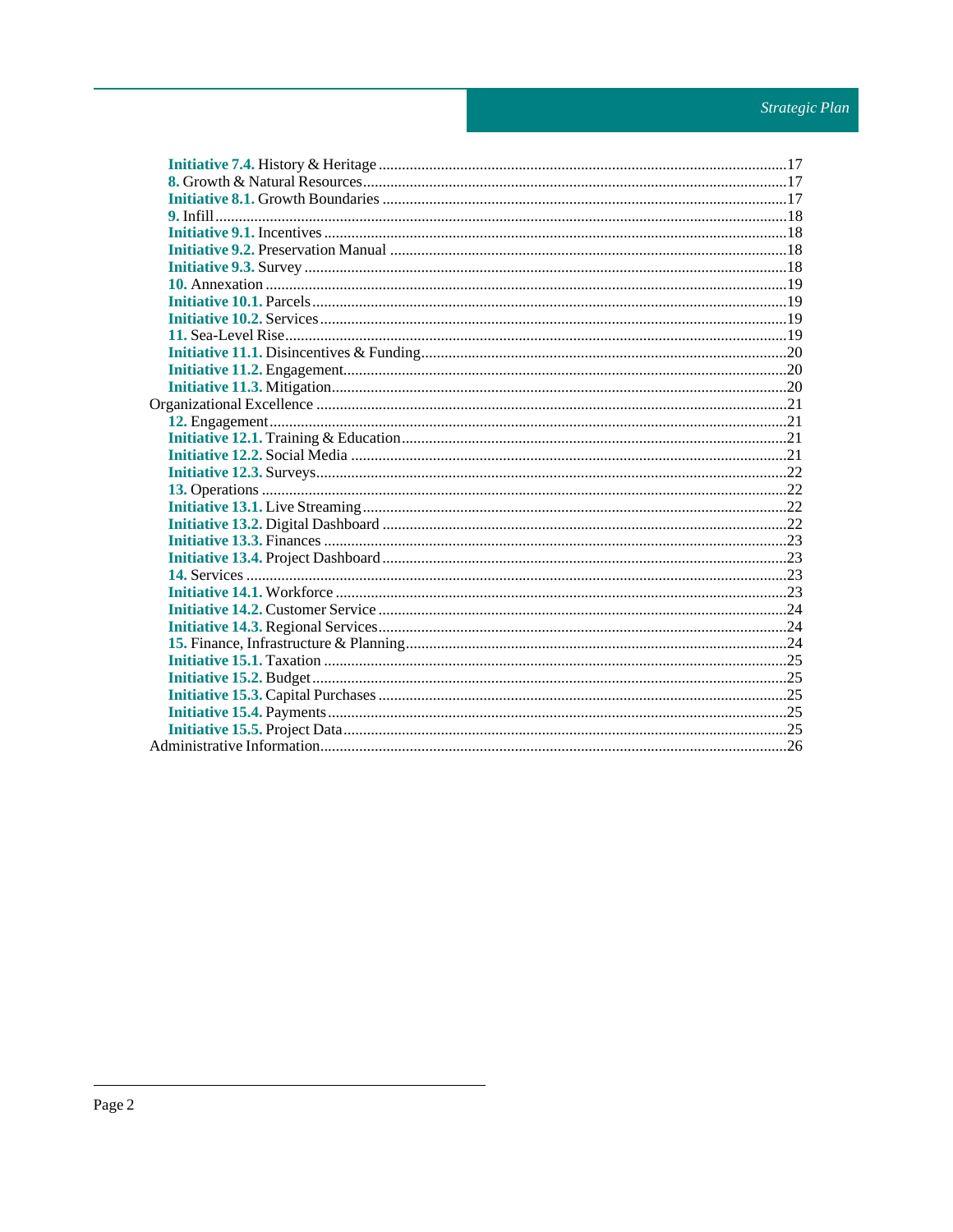

# $City of Beaufort (CB)$

**Stakeholder(s): Beaufort City Council**

**Stephen Murray** *Role:* Mayor

**Mitch Mitchell** *Role:* Councilman **Phil Cromer** *Role:* Councilman

**Neil Lipsitz** *Role:* Councilman

**Mike McFee** *Role:* Mayor Pro Tem

# <span id="page-2-0"></span>Vision

Beaufort: Where History, Charm and Business Thrive

# <span id="page-2-1"></span>Mission

To ensure that the City of Beaufort honors its values in support of its citizens

# <span id="page-2-2"></span>Values

**Economic Opportunity**: We will ensure that the City of Beaufort offers its citizens broad economic opportunities; housing they can afford; a well-run government; and confidence in the community's preparedness for weather and climate-related impacts.

**Efficiency**

**Effectiveness**

**Confidence**

#### **Preparedness**

**Diversity**: The City seeks this future while maintaining the diversity, authenticity, history, tourism, and balance between the built and natural environment for which our city is renowned.

**Authenticity**

**History**

**Tourism**

**Nature**

**Development**

**Balance**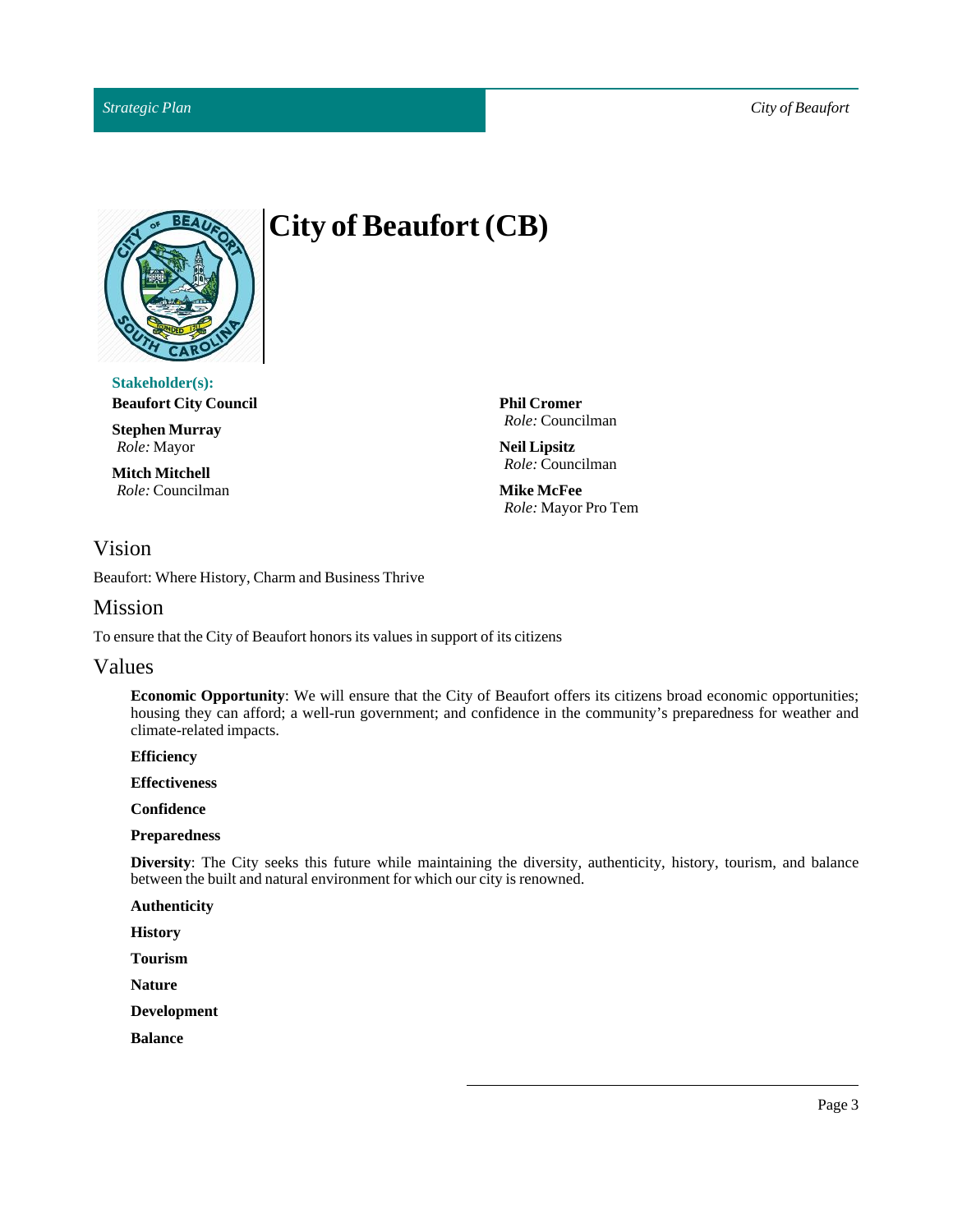# <span id="page-3-0"></span>**Safety & Vibrancy**

*Continue to build an authentic, safe, and equitable City*

<span id="page-3-1"></span>A Safe & Vibrant City ~ To continue to build an authentic, safe, and equitable City, the City will pursue affordable housing opportunities for all segments of the population, will provide responsive public safety, and will improve public spaces.

#### **1.** Housing

*Pursue opportunities for affordable and workforce housing*

#### **Performance Indicators**

| <b>Description</b> | vpe    | <b>Start Date</b> | End Date |
|--------------------|--------|-------------------|----------|
|                    | Target |                   |          |
| [To be determined] | Actual |                   |          |

#### <span id="page-3-2"></span>**Initiative 1.1.** Affordable Housing

*Review for implementation recommendations from the Affordable HousingTask Force.*

#### **Stakeholder(s):**

# **Affordable Housing Task Force**

#### **Performance Indicators**

**Progress Measure 1.1 Development Code**

| <b>Description</b>          | $T$ <sub>V</sub> $pe$ | <b>Status</b> | <b>Start Date</b> | <b>End Date</b> |
|-----------------------------|-----------------------|---------------|-------------------|-----------------|
| Update Beaufort Development | Target                | Jpdated       |                   |                 |
| Code.                       | Actual                |               |                   |                 |

# <span id="page-3-3"></span>**Initiative 1.2.** Multi-Family Housing

*Work with landowners on developing economically viable multi-family housing through permitting a wide range of housing types with engaged stakeholders.*

# **Stakeholder(s):**

**Landowners**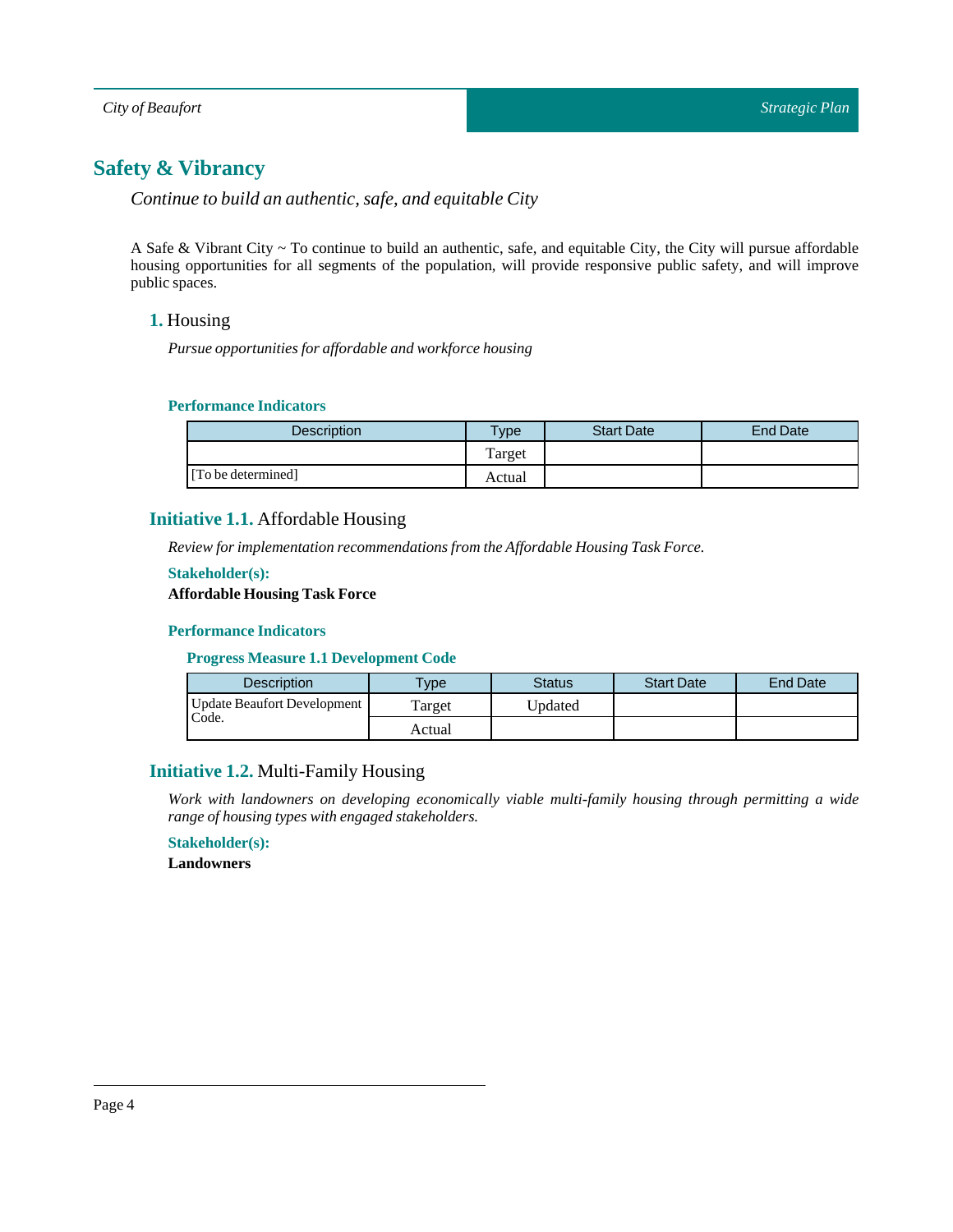#### **Progress Measure 1.2 Housing Units**

| <b>Description</b>             | $T$ ype | <b>Status</b> | <b>Start Date</b> | <b>End Date</b> | <b>Number</b> |
|--------------------------------|---------|---------------|-------------------|-----------------|---------------|
| Increase number of             | Target  | Increased     |                   |                 |               |
| multi-family housing<br>units. | Actual  | Baseline      |                   |                 |               |
|                                | Actual  |               |                   |                 |               |

### <span id="page-4-0"></span>**Initiative 1.3.** Historic Structures

*Conserve and reuse historic structures.*

#### **Performance Indicators**

#### **Progress Measure 1.3Structures Listing**

| <b>Description</b>          | <b>Type</b> | <b>Status</b> | <b>Start Date</b> | <b>End Date</b> |
|-----------------------------|-------------|---------------|-------------------|-----------------|
| Update list of Contributing | Target      | Updated       |                   |                 |
| Structures.                 | Actual      |               |                   |                 |

#### <span id="page-4-1"></span>**2.** Facilities & Spaces

*Provide accessible public facilities and spaces*

#### **Performance Indicators**

| Description        | $v$ pe | <b>Start Date</b> | End Date |
|--------------------|--------|-------------------|----------|
|                    | Target |                   |          |
| [To be determined] | Actual |                   |          |

# <span id="page-4-2"></span>**Initiative 2.1.** Parks

*Complete an inventory of needs of existing neighborhood parks, and foster partnerships with Beaufort County and Beaufort County School District.*

#### **Stakeholder(s):**

#### **Beaufort County Beaufort County School District**

#### **Performance Indicators**

**Progress Measure 2.1 Recreation Gaps**

| <b>Description</b>                             | vpe    | <b>Status</b> | <b>Start Date</b> | End Date |
|------------------------------------------------|--------|---------------|-------------------|----------|
| Work with Beaufort County to                   | Target | Identified    |                   |          |
| determine gaps in recreation<br>opportunities. | Actual |               |                   |          |

# <span id="page-4-3"></span>**Initiative 2.2.** Equipment & Structures

*Determine an update and replacement schedule for park equipment and structures.*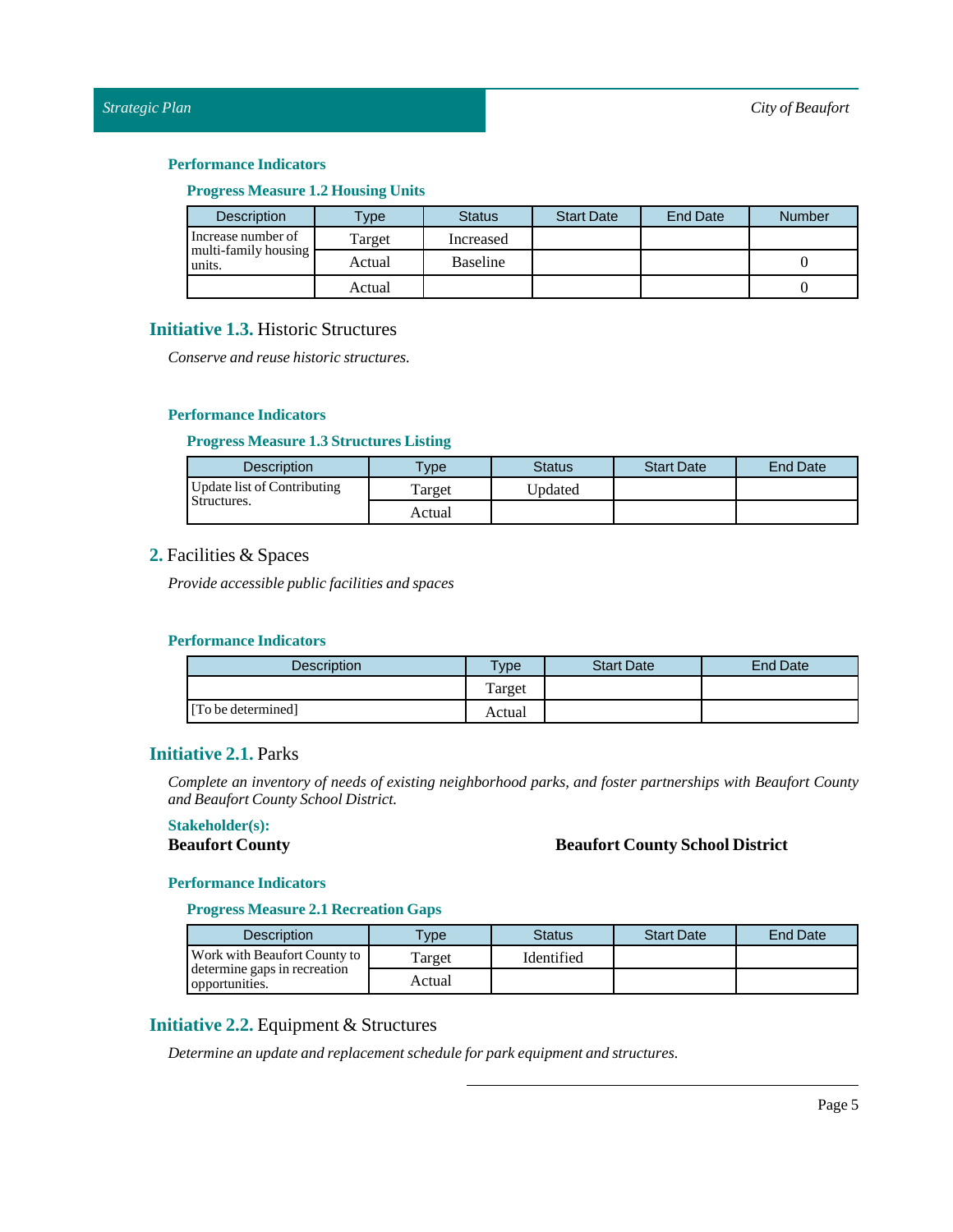#### **Performance Indicators**

| <b>Description</b> | $T$ ype | <b>Start Date</b> | <b>End Date</b> |
|--------------------|---------|-------------------|-----------------|
|                    | Target  |                   |                 |
| [To be determined] | Actual  |                   |                 |

# <span id="page-5-0"></span>**Initiative 2.3.** Southside Park

*Review for implementation the Southside Park plan.*

#### **Performance Indicators**

#### **Progress Measure 2.3 Master Plan**

| Description             | <b>Type</b> | <b>Status</b> | <b>Start Date</b> | <b>End Date</b> |
|-------------------------|-------------|---------------|-------------------|-----------------|
| Develop Master Plan for | Target      | Developed     |                   |                 |
| Southside Park.         | Actual      |               |                   |                 |

# <span id="page-5-1"></span>**Initiative 2.4.** Whitehall Park

*Complete City assumption of maintenance at Whitehall Park.*

#### **Performance Indicators**

| <b>Description</b> | <b>Type</b> | <b>Start Date</b> | <b>End Date</b> |
|--------------------|-------------|-------------------|-----------------|
|                    | Target      |                   |                 |
| [To be determined] | Actual      |                   |                 |

# <span id="page-5-2"></span>**Initiative 2.5.** Reconstruction Era Park

*Support expansion of the Reconstruction Era National Historical Park as Beaufort seeks to become the center for the exploration of Reconstruction history.*

# **Performance Indicators**

| <b>Description</b> | $T$ ype | <b>Start Date</b> | <b>End Date</b> |
|--------------------|---------|-------------------|-----------------|
|                    | Target  |                   |                 |
| [To be determined] | Actual  |                   |                 |

# <span id="page-5-3"></span>**Initiative 2.6.** Facilities

*Manage City facilities' maintenance and master plan.*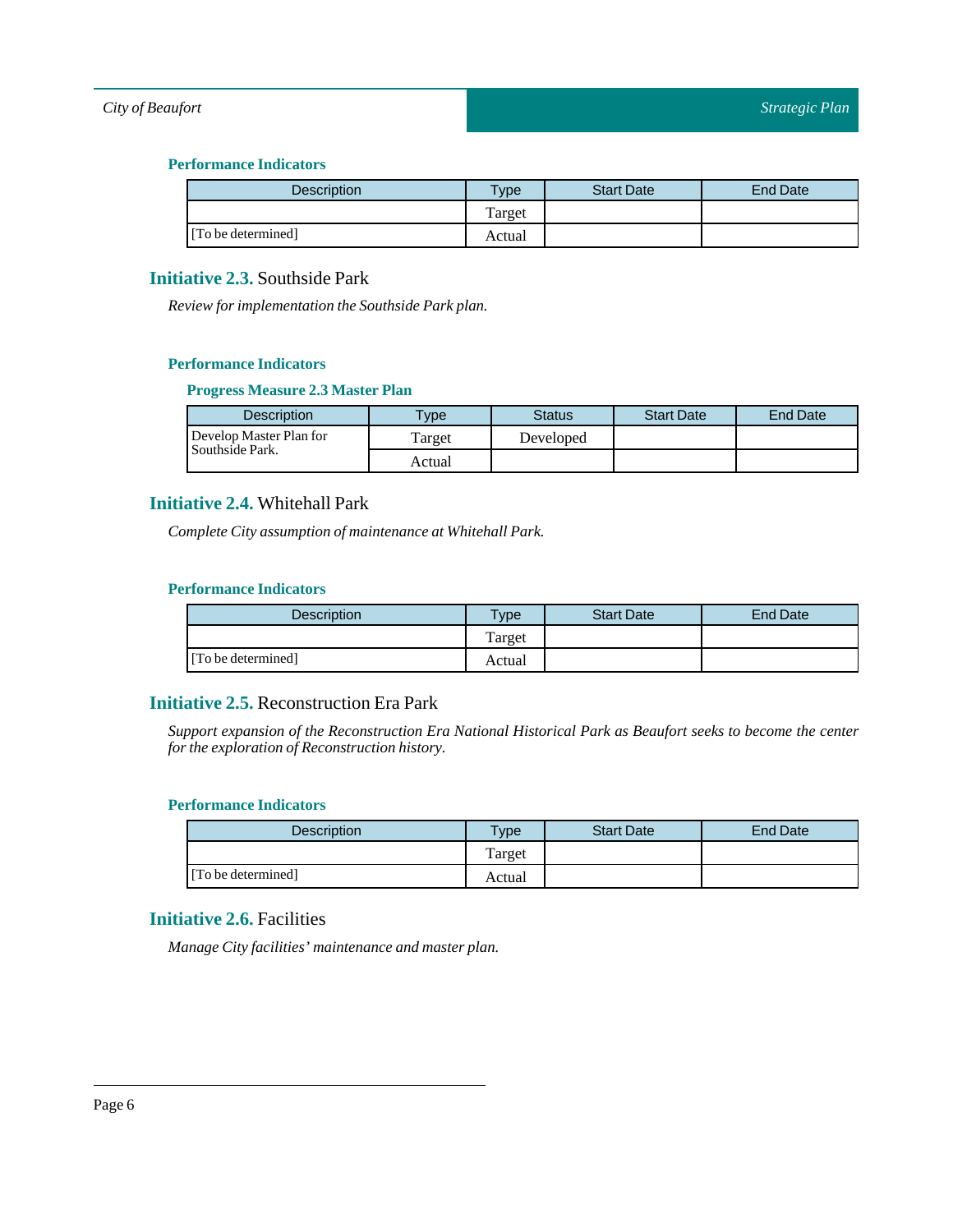| Description        | Type   | <b>Start Date</b> | <b>End Date</b> |
|--------------------|--------|-------------------|-----------------|
|                    | Target |                   |                 |
| [To be determined] | Actual |                   |                 |

# <span id="page-6-0"></span>**Initiative 2.7.** Flood Infrastructure

*Continue to manage flood infrastructure projects, including Johnny Morrall, Allison Road, Broad Street, Hay Street,Lafayette Street, Kings Ridge, Calhoun Street, andThe Point.*

#### **Performance Indicators**

#### **Progress Measure 2.7 Preliminary Plan**

| <b>Description</b>            | vpe    | Status    | <b>Start Date</b> | End Date |
|-------------------------------|--------|-----------|-------------------|----------|
| Begin preliminary planning on | Target | Initiated |                   |          |
| next major flood project.     | Actual |           |                   |          |

# <span id="page-6-1"></span>**Initiative 2.8.** Shared Services

*Cooperate with military on a shared services program.*

**Stakeholder(s):**

#### **Military**

#### **Performance Indicators**

#### **Progress Measure 2.8 Shared Services Program**

| <b>Description</b>                                | <b>Type</b> | Status                      | <b>Start Date</b> | End Date |
|---------------------------------------------------|-------------|-----------------------------|-------------------|----------|
| Develop and publicize shared<br>services program. | Target      | Developed $&$<br>Publicized |                   |          |
|                                                   | Actual      |                             |                   |          |

# <span id="page-6-2"></span>**3.** Public Safety

*Provide strong public safety support*

| <b>Description</b> | <b>VDe</b> | <b>Start Date</b> | <b>End Date</b> |
|--------------------|------------|-------------------|-----------------|
|                    | Target     |                   |                 |
| [To be determined] | Actual     |                   |                 |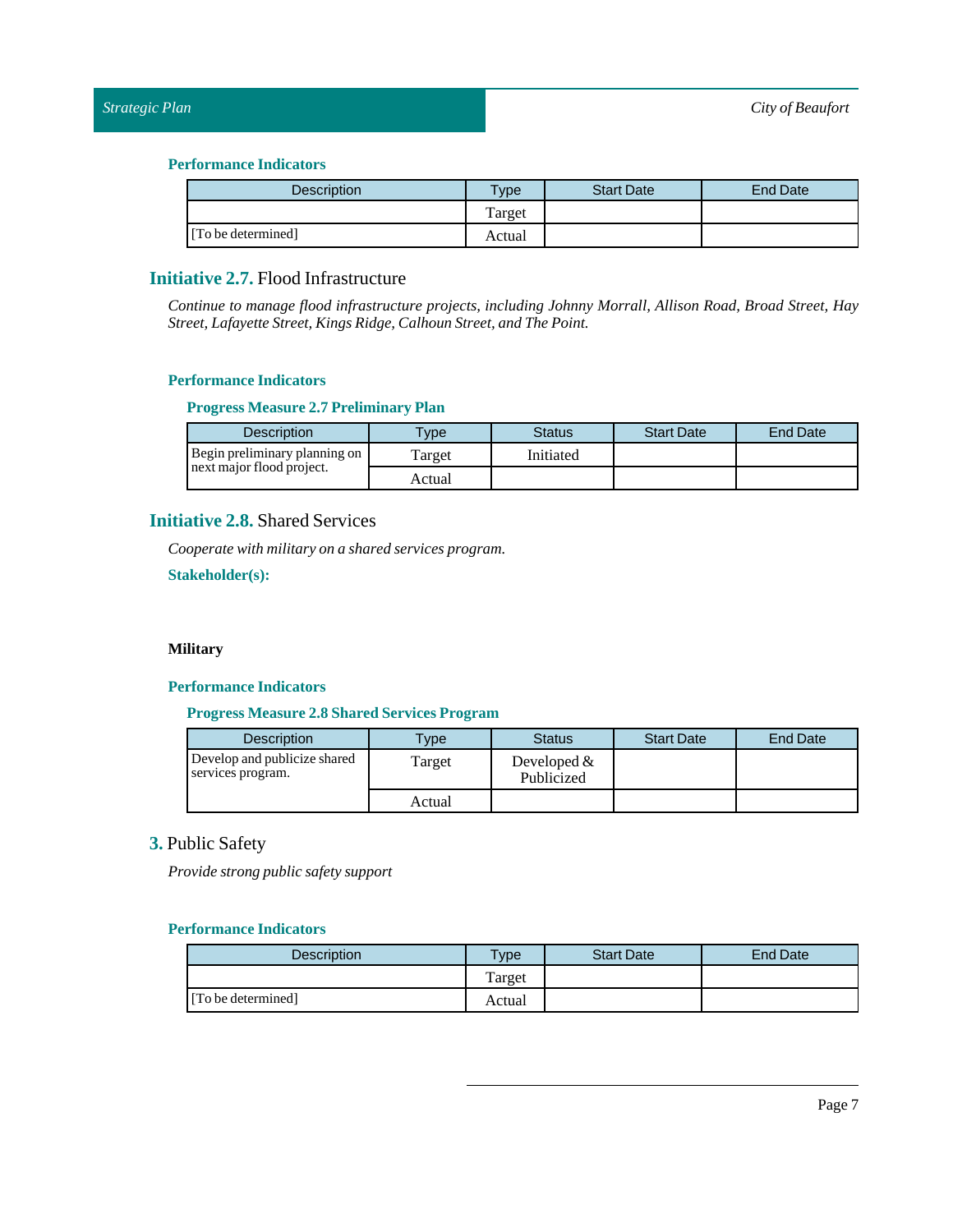# <span id="page-7-0"></span>**Initiative 3.1.** Service Levels

*Maintain service level provisions for the Police, Fire, and Public Works departments.*

#### **Stakeholder(s):**

**Police Department**

**Public Works Department**

**Fire Department**

#### **Performance Indicators**

| <b>Description</b> | <b>Type</b> | <b>Start Date</b> | End Date |
|--------------------|-------------|-------------------|----------|
|                    | Target      |                   |          |
| [To be determined] | Actual      |                   |          |

# <span id="page-7-1"></span>**Initiative 3.2.** Data

*Continue to publish law enforcement and firefighting data on website and social media.*

#### **Performance Indicators**

#### **Progress Measure 3.2 Data Reports**

| <b>Description</b>          | $T$ vpe | Status     | <b>Start Date</b> | End Date |
|-----------------------------|---------|------------|-------------------|----------|
| Integrate data reports into | Target  | Integrated |                   |          |
| performance dashboards.     | Actual  |            |                   |          |

# <span id="page-7-2"></span>**Initiative 3.3.** Police

*Expand Police Department efforts with Community Response Team.* 

# **Stakeholder(s):**

### **Police Department Community Response Team**

#### **Performance Indicators**

| <b>Description</b> | $T$ <sub>ype</sub> | <b>Start Date</b> | End Date |
|--------------------|--------------------|-------------------|----------|
|                    | Target             |                   |          |
| [To be determined] | Actual             |                   |          |

# <span id="page-7-3"></span>**Initiative 3.4.** Recruiting

*Develop strategies for diversity in recruiting.*

| <b>Description</b> | $T$ <sub>V</sub> $pe$ | <b>Start Date</b> | <b>End Date</b> |
|--------------------|-----------------------|-------------------|-----------------|
|                    | Target                |                   |                 |
| [To be determined] | Actual                |                   |                 |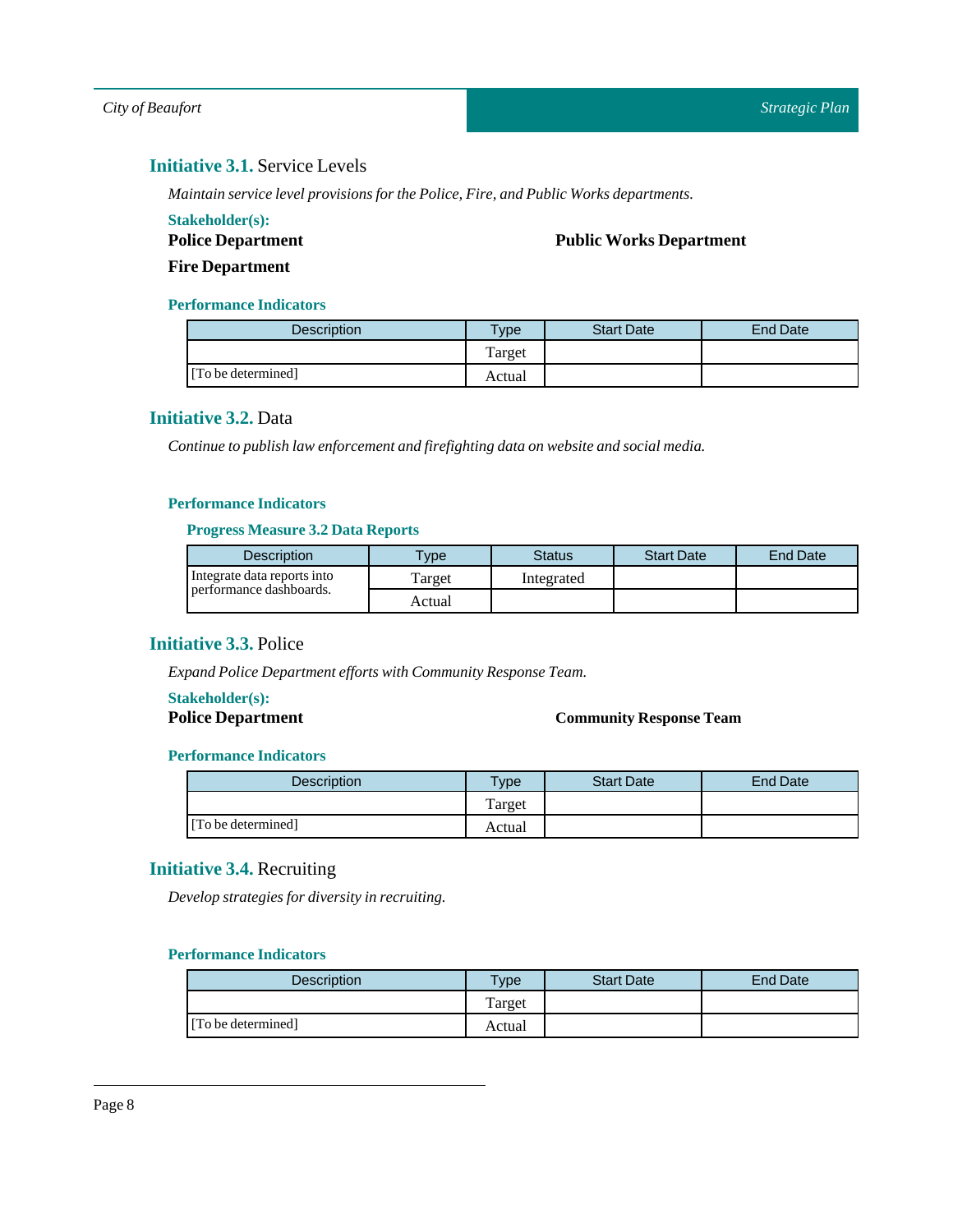# <span id="page-8-0"></span>**4.** Transportation

*Facilitate unified and coordinated transportation planning*

#### **Performance Indicators**

| <b>Description</b> | Type   | <b>Start Date</b> | End Date |
|--------------------|--------|-------------------|----------|
|                    | Target |                   |          |
| [To be determined] | Actual |                   |          |

### <span id="page-8-1"></span>**Initiative 4.1.** Lady's Island

*Continue to participate in theLady's Island planning process.*

# **Stakeholder(s):**

# Lady's Island

#### **Performance Indicators**

| Description        | $T$ <sub>V</sub> $pe$ | <b>Start Date</b> | End Date |
|--------------------|-----------------------|-------------------|----------|
|                    | Target                |                   |          |
| [To be determined] | Actual                |                   |          |

# <span id="page-8-2"></span>**Initiative 4.2.** Streets

*Update streetinfrastructure plan.*

# **Performance Indicators**

#### **Progress Measure 4.2 Plan & Code**

| <b>Description</b>                | <b>VDe</b> | Status  | <b>Start Date</b> | <b>End Date</b> |
|-----------------------------------|------------|---------|-------------------|-----------------|
| Update Comprehensive Plan         | Target     | Updated |                   |                 |
| and Beaufort Development<br>Code. | Actual     |         |                   |                 |

# <span id="page-8-3"></span>**Initiative 4.3.** Parking & Shuttles

*Evaluate parking and shuttle service.*

#### **Performance Indicators**

| <b>Description</b> | $T$ vpe | <b>Start Date</b> | <b>End Date</b> |
|--------------------|---------|-------------------|-----------------|
|                    | Target  |                   |                 |
| [To be determined] | Actual  |                   |                 |

# <span id="page-8-4"></span>**Initiative 4.4.** Pathways

*Create a connectivity study of pedestrian/bicycle paths to enhance the pedestrian/bicycle access throughout the City, paying special attention to connecting schools, civic spaces, and places of employment.*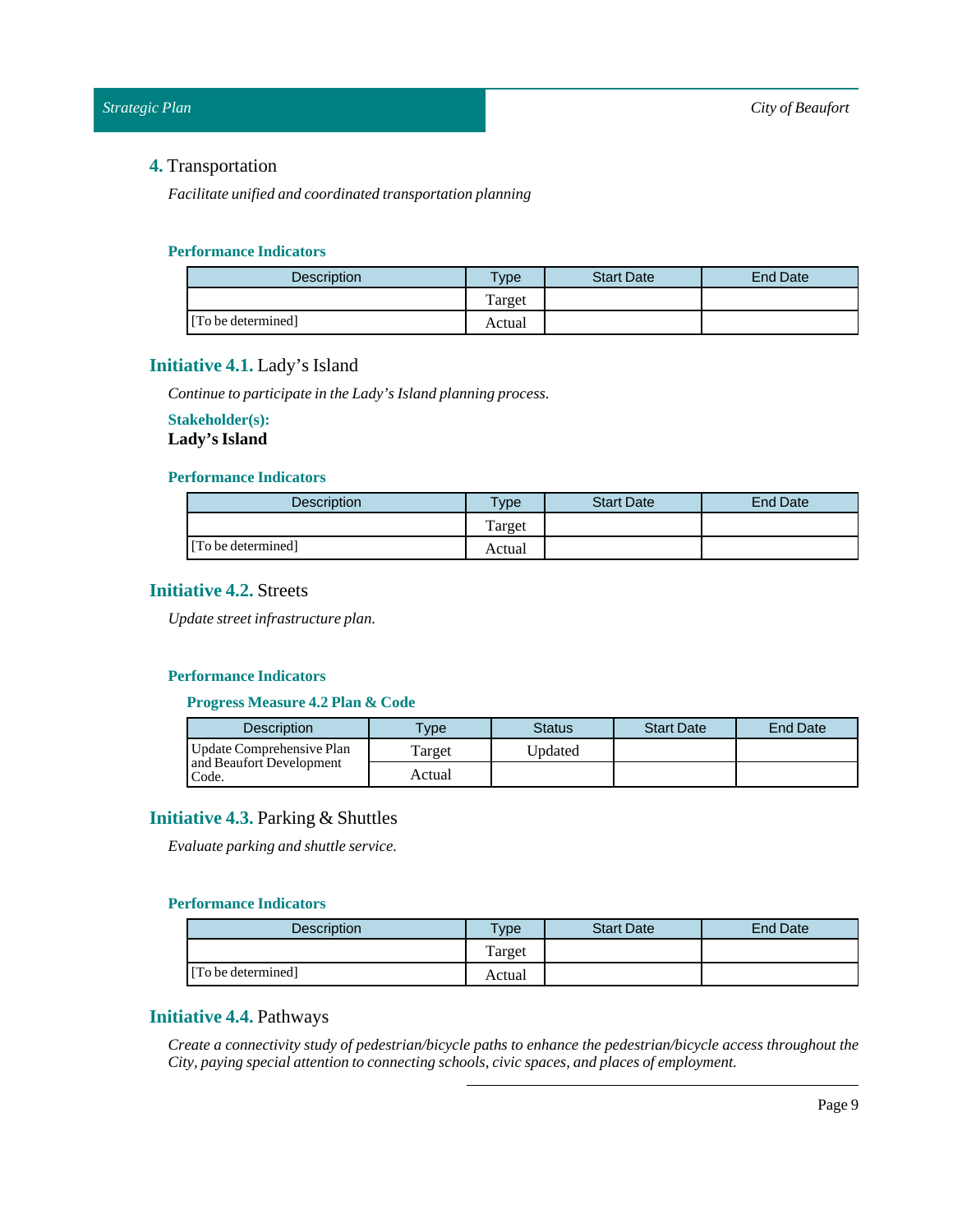#### **Performance Indicators**

| <b>Description</b> | Type   | <b>Start Date</b> | <b>End Date</b> |
|--------------------|--------|-------------------|-----------------|
|                    | Target |                   |                 |
| [To be determined] | Actual |                   |                 |

# <span id="page-9-0"></span>**Initiative 4.5.** VMT

Enact land use polices and Beaufort Code changes with the goal of reducing VMT (vehicle miles traveled per *capita).*

#### **Performance Indicators**

| Description        | $T$ vpe | <b>Start Date</b> | End Date |
|--------------------|---------|-------------------|----------|
|                    | Target  |                   |          |
| [To be determined] | Actual  |                   |          |

### <span id="page-9-1"></span>**5.** Business & Development

*Promote business prosperity and sustainable development*

**Stakeholder(s):**

#### **Businesses Developers**

#### **Performance Indicators**

| <b>Description</b> | <b>Vpe</b> | <b>Start Date</b> | <b>End Date</b> |
|--------------------|------------|-------------------|-----------------|
|                    | Target     |                   |                 |
| [To be determined] | Actual     |                   |                 |

# <span id="page-9-2"></span>**Initiative 5.1.** Collaboration & Partnerships

*Provide a collaborative environment by engaging partners.*

Provide a collaborative environment by engaging partners, including the Beaufort County Economic Development Corporation (BCECD), the Greater Beaufort-Port Royal Convention & Visitors Bureau, the Beaufort County Black Chamber of Commerce, the Beaufort Regional Chamber of Commerce, the Beaufort Digital Corridor, the Beaufort Area Hospitality Association, the South Coast Cyber Center, and the Downtown Beaufort Merchants Association as we work toward building a vibrant and sustainable economy. Continue to work with landowners on business recruitment and ensure the balanced administration of the Beaufort Code.

#### **Stakeholder(s):**

| <b>City of Beaufort Economic Development</b><br><b>Partners</b>                                                                  | <b>Beaufort Regional Chamber of</b><br>Commerce          |  |  |
|----------------------------------------------------------------------------------------------------------------------------------|----------------------------------------------------------|--|--|
| <b>Beaufort County Economic Development</b>                                                                                      | <b>Beaufort Digital Corridor</b>                         |  |  |
| <b>Corporation (BCECD)</b>                                                                                                       | <b>Beaufort Area Hospitality Association</b>             |  |  |
| <b>Greater Beaufort-Port Royal Convention</b><br>& Visitors Bureau<br><b>Beaufort County Black Chamber of</b><br><b>Commerce</b> | <b>South Coast Cyber Center</b>                          |  |  |
|                                                                                                                                  | <b>Downtown Beaufort Merchants</b><br><b>Association</b> |  |  |
|                                                                                                                                  | $\sim$ continued next page                               |  |  |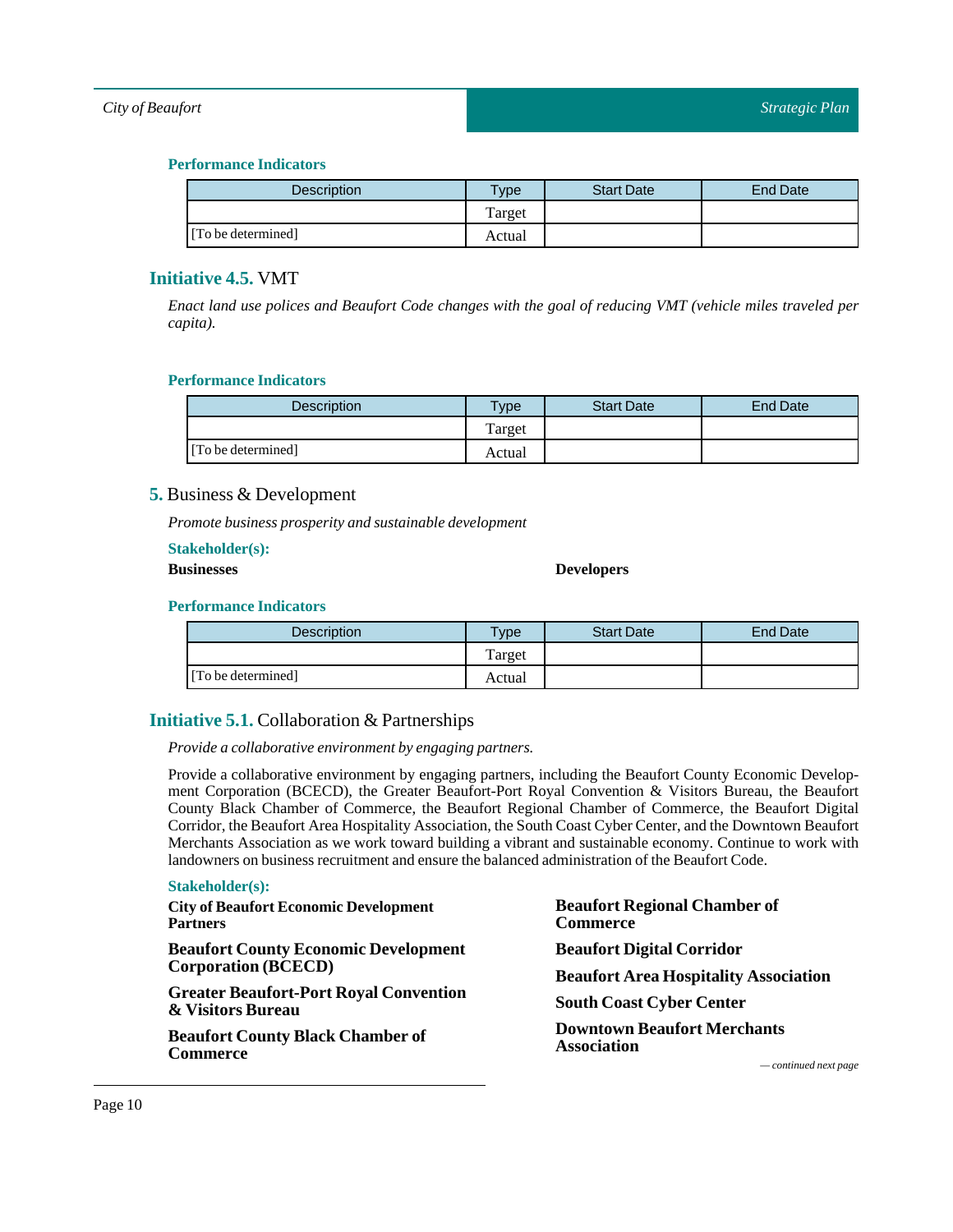#### *Stakeholders (continued)*

#### **Landowners** :

*Continue to work with landowners on business recruitment and ensure the balanced administration of the Beaufort Code.*

#### **Performance Indicators**

#### **Progress Measure 5.1.1 Project**

| <b>Description</b> | <b>Type</b> | <b>Status</b> | <b>Start Date</b> | <b>End Date</b> |
|--------------------|-------------|---------------|-------------------|-----------------|
| Project starts.    | Target      | Initiated     |                   |                 |
|                    | Actual      |               |                   |                 |

### **Progress Measure 5.1.2 Permits**

| Description          | Type   | <b>Status</b> | <b>Start Date</b> | <b>End Date</b> | <b>Number</b> |
|----------------------|--------|---------------|-------------------|-----------------|---------------|
| Permit applications. | Target | Increased     |                   |                 |               |
|                      | Actual | Baseline      |                   |                 |               |
|                      | Actual |               |                   |                 |               |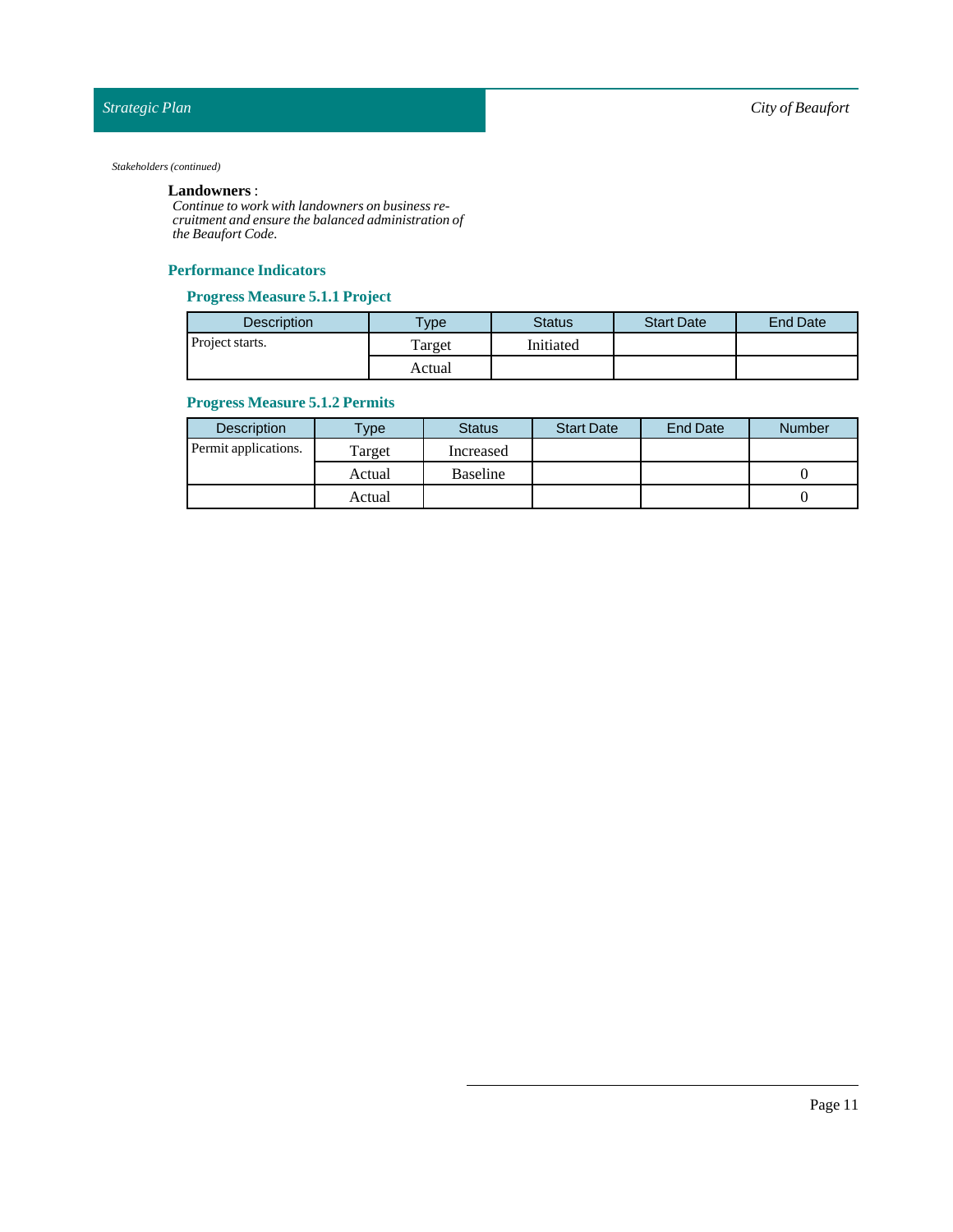#### **Progress Measure 5.1.3 Tax Base**

| Description         | Type   | <b>Status</b> | <b>Start Date</b> | <b>End Date</b> | <b>Million Dollars</b> |
|---------------------|--------|---------------|-------------------|-----------------|------------------------|
| Growth in tax base. | Target | Increased     |                   |                 |                        |
|                     | Actual | Baseline      |                   |                 |                        |
|                     | Actual |               |                   |                 |                        |

#### **Progress Measure 5.1.4.1 Business Licenses**

| <b>Description</b> | $T$ ype | <b>Status</b>   | <b>Start Date</b> | <b>End Date</b> | <b>Number</b> |
|--------------------|---------|-----------------|-------------------|-----------------|---------------|
| Growth in business | Target  | Increased       |                   |                 |               |
| licenses.          | Actual  | <b>Baseline</b> |                   |                 |               |
|                    | Actual  |                 |                   |                 |               |

#### **Progress Measure 5.1.4.2 License Revenue**

| <b>Description</b> | <b>Type</b> | <b>Status</b>   | <b>Start Date</b> | <b>End Date</b> | <b>Dollars</b> |
|--------------------|-------------|-----------------|-------------------|-----------------|----------------|
| Growth in business | Target      | Increased       |                   |                 |                |
| license revenue.   | Actual      | <b>Baseline</b> |                   |                 | \$0.00         |
|                    | Actual      |                 |                   |                 | \$0.00         |

# <span id="page-11-0"></span>**Initiative 5.2.** Report

*Publish a quarterly State ofthe Business Community report of business startups and closings.*

#### **Stakeholder(s):**

**Business Startups** 

#### **Performance Indicators**

**Progress Measure 5.2 Report**

| <b>Description</b> | <b>Type</b> | <b>Status</b> | <b>Start Date</b> | <b>End Date</b> |
|--------------------|-------------|---------------|-------------------|-----------------|
| Share report.      | Target      | Shared        |                   |                 |
|                    | Actual      |               |                   |                 |

#### <span id="page-11-1"></span>**Initiative 5.3.** Tourism

*Collaborate with the Convention & Visitors Bureau, Beaufort Area Hospitality Association, University of South Carolina-Beaufort (USCB), the Downtown Beaufort Merchants Association, and all stakeholders to enhance and diversify tourism.*

#### **Stakeholder(s):**

**Convention & Visitors Bureau**

**Beaufort Area Hospitality Association**

**University of South Carolina-Beaufort (USCB)**

**Downtown Beaufort Merchants Association**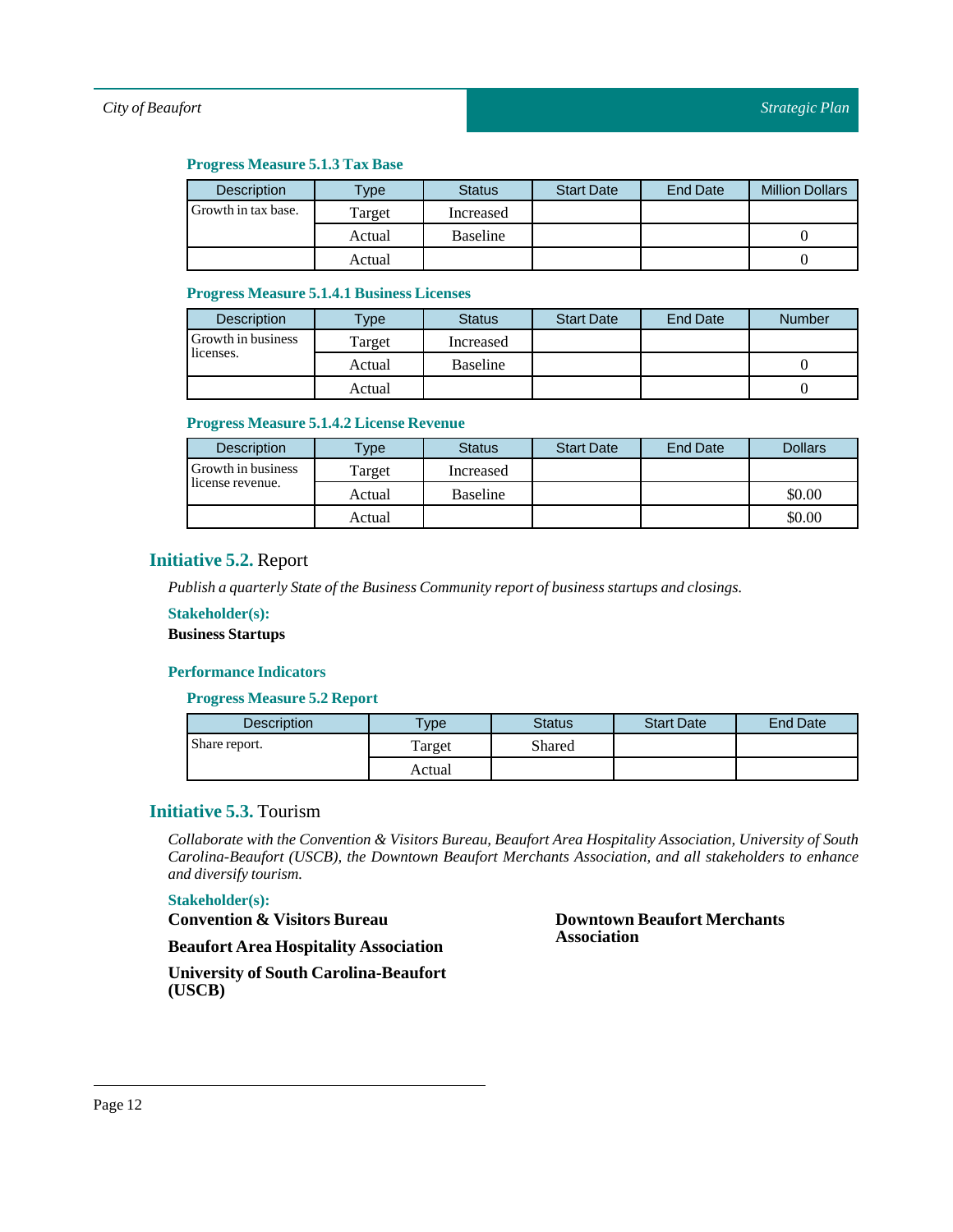| <b>Description</b> | <b>Type</b> | <b>Start Date</b> | <b>End Date</b> |
|--------------------|-------------|-------------------|-----------------|
|                    | Target      |                   |                 |
| [To be determined] | Actual      |                   |                 |

#### <span id="page-12-0"></span>**Initiative 5.4.** Beautification/Improvement

*Increase the awareness and use of Beaufort Pride of Place, an initiative to beautify and improve Beaufort through private donations.*

Create a campaign for holiday street decorations.

#### **Stakeholder(s):**

# **Beaufort Pride of Place**

#### **Performance Indicators**

**Progress Measure 5.4 Campaign**

| <b>Description</b>         | vpe    | Status    | <b>Start Date</b> | <b>End Date</b> |
|----------------------------|--------|-----------|-------------------|-----------------|
| Launch holiday decorations | Target | Initiated |                   |                 |
| campaign.                  | Actual |           |                   |                 |

# <span id="page-12-1"></span>**Initiative 5.5.** Career Pathways

*Leverage partnerships with USCB, the Technical College of the Lowcountry, and the Beaufort County School District, charter and private schools, the military, and the Beaufort Digital Corridor to build out career pathways that will help diversify the City's economic base.*

These include health care, digital commerce, and cybersecurity.

| <b>Stakeholder(s):</b>                     |                                  |
|--------------------------------------------|----------------------------------|
| <b>USCB</b>                                | <b>Private Schools</b>           |
| <b>Technical College of the Lowcountry</b> | <b>Military</b>                  |
| <b>Beaufort County School District</b>     | <b>Beaufort Digital Corridor</b> |

**Charter Schools** 

| <b>Description</b> | $T$ vpe | <b>Start Date</b> | <b>End Date</b> |
|--------------------|---------|-------------------|-----------------|
|                    | Target  |                   |                 |
| [To be determined] | Actual  |                   |                 |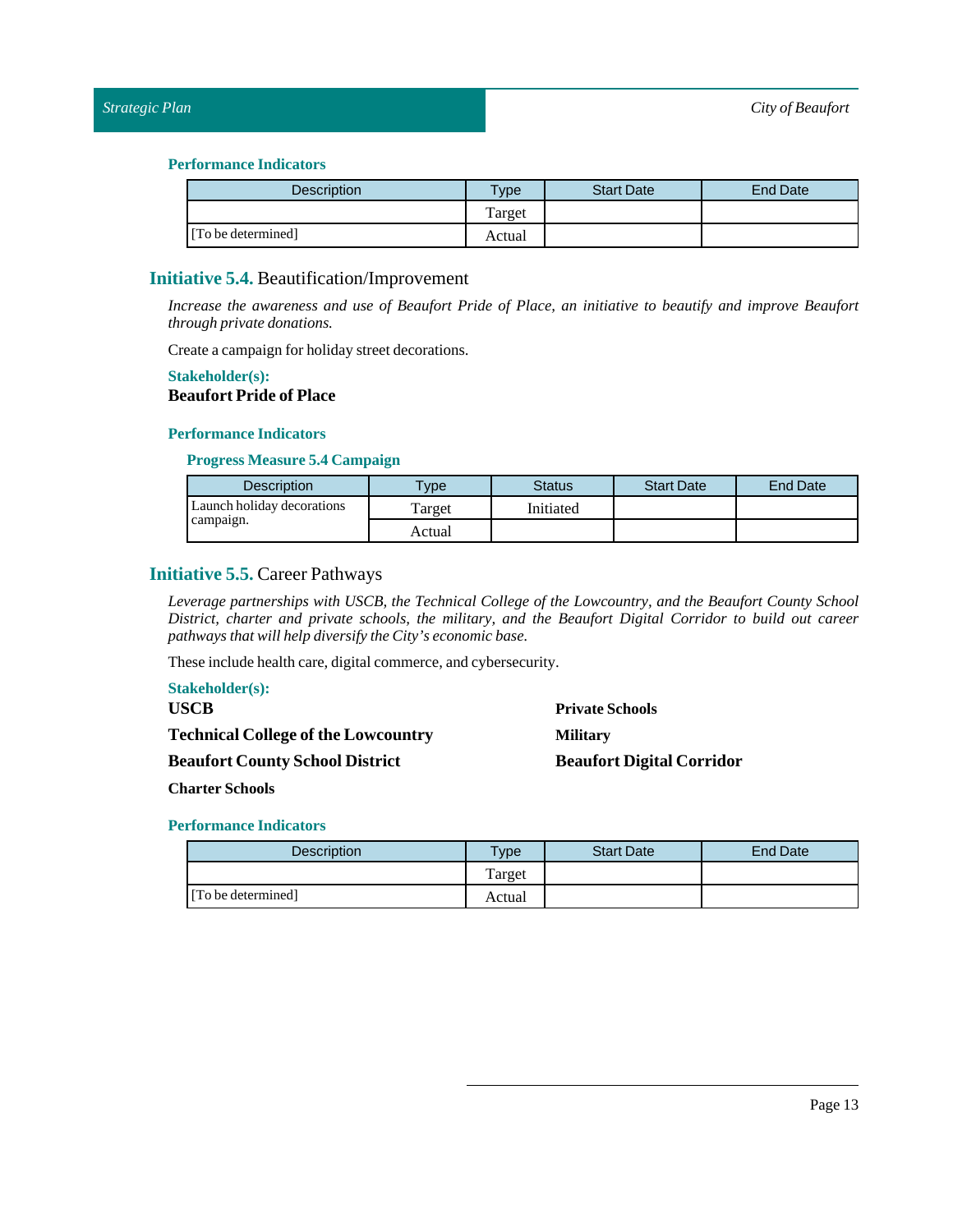# <span id="page-13-0"></span>**Initiative 5.6.** Partnerships

*Provide funding for the Beaufort Digital Corridor and South Coast Cyber Center through leveraging private partnerships.*

# **Stakeholder(s):**

# **Beaufort Digital Corridor South Coast Cyber Center**

#### **Performance Indicators**

| Description        | Type   | <b>Start Date</b> | End Date |
|--------------------|--------|-------------------|----------|
|                    | Target |                   |          |
| [To be determined] | Actual |                   |          |

# <span id="page-13-1"></span>**Initiative 5.7.** Property Inventory

*Create a citywide digitalinventory of businesses and commercial property, and evaluate vacant or underutilized properties for development opportunities.*

This will include type of use, financing, incentives, and other resources.

#### **Performance Indicators**

| <b>Description</b> | $T$ vpe | <b>Start Date</b> | <b>End Date</b> |
|--------------------|---------|-------------------|-----------------|
|                    | l'arget |                   |                 |
| [To be determined] | Actual  |                   |                 |

#### <span id="page-13-2"></span>**6.** Businesses, Industry & Incomes

*Increase median incomes as we recruit new businesses and industry that are a good fitfor Beaufort*

#### **Performance Indicators**

| <b>Description</b> | Type   | <b>Start Date</b> | End Date |
|--------------------|--------|-------------------|----------|
|                    | Target |                   |          |
| [To be determined] | Actual |                   |          |

# <span id="page-13-3"></span>**Initiative 6.1.** Commerce Park

*Partner with the BCEDC on prospect development, land transactions, and construction of a spec building in Beaufort Commerce Park.*

**Stakeholder(s): BCEDC**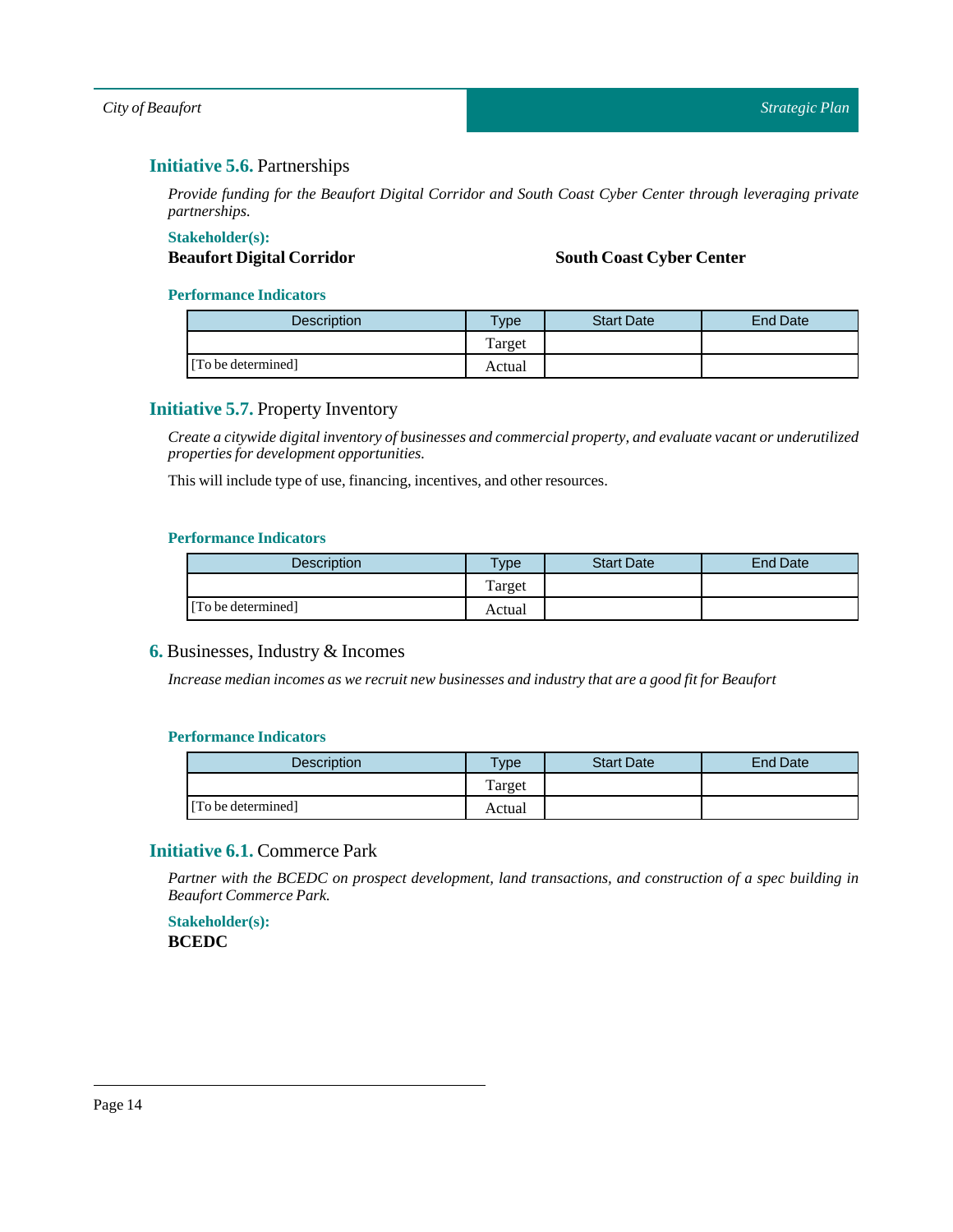#### **Progress Measure 6.1 Tenants & Owners**

| <b>Description</b>    | Type <sub>1</sub> | <b>Status</b>   | <b>Start Date</b> | <b>End Date</b> | <b>Number</b> |
|-----------------------|-------------------|-----------------|-------------------|-----------------|---------------|
| Additional tenants or | Target            | Increased       |                   |                 |               |
| property owners.      | Actual            | <b>Baseline</b> |                   |                 |               |
|                       | Actual            |                 |                   |                 |               |

### <span id="page-14-0"></span>**Initiative 6.2.** Cybersecurity

*Support through partnerships and financial contributions the South Coast Cyber Center as we strive to become a City and region known for cybersecurity expertise.*

Work with our educational partners, the military, Beaufort County, and the Beaufort Regional Chamber of Commerce to develop career pathways, research, and jobs centered around cybersecurity.

#### **Stakeholder(s):**

**South Coast Cyber Center**

**Educational Partners**

#### **Military**

### **Beaufort County**

**Beaufort Regional Chamber of Commerce**

#### **Performance Indicators**

| <b>Description</b> | <b>Type</b> | <b>Start Date</b> | <b>End Date</b> |
|--------------------|-------------|-------------------|-----------------|
|                    | Target      |                   |                 |
| [To be determined] | Actual      |                   |                 |

# <span id="page-14-1"></span>**Initiative 6.3.** Landing Pad

In advance of the completion of the second phase of the upfit of the Landing Pad at 500 Carteret Street, prepare *an operations plan.*

#### **Performance Indicators**

#### **Performance Measure 6.3 Plan**

| Description                   | <b>Type</b> | <b>Status</b> | <b>Start Date</b> | <b>End Date</b> |
|-------------------------------|-------------|---------------|-------------------|-----------------|
| Complete upfit and operations | Target      | Completed     |                   |                 |
| plan.                         | Actual      |               |                   |                 |

# <span id="page-14-2"></span>**7.** Authenticity

*Preserve our authenticity*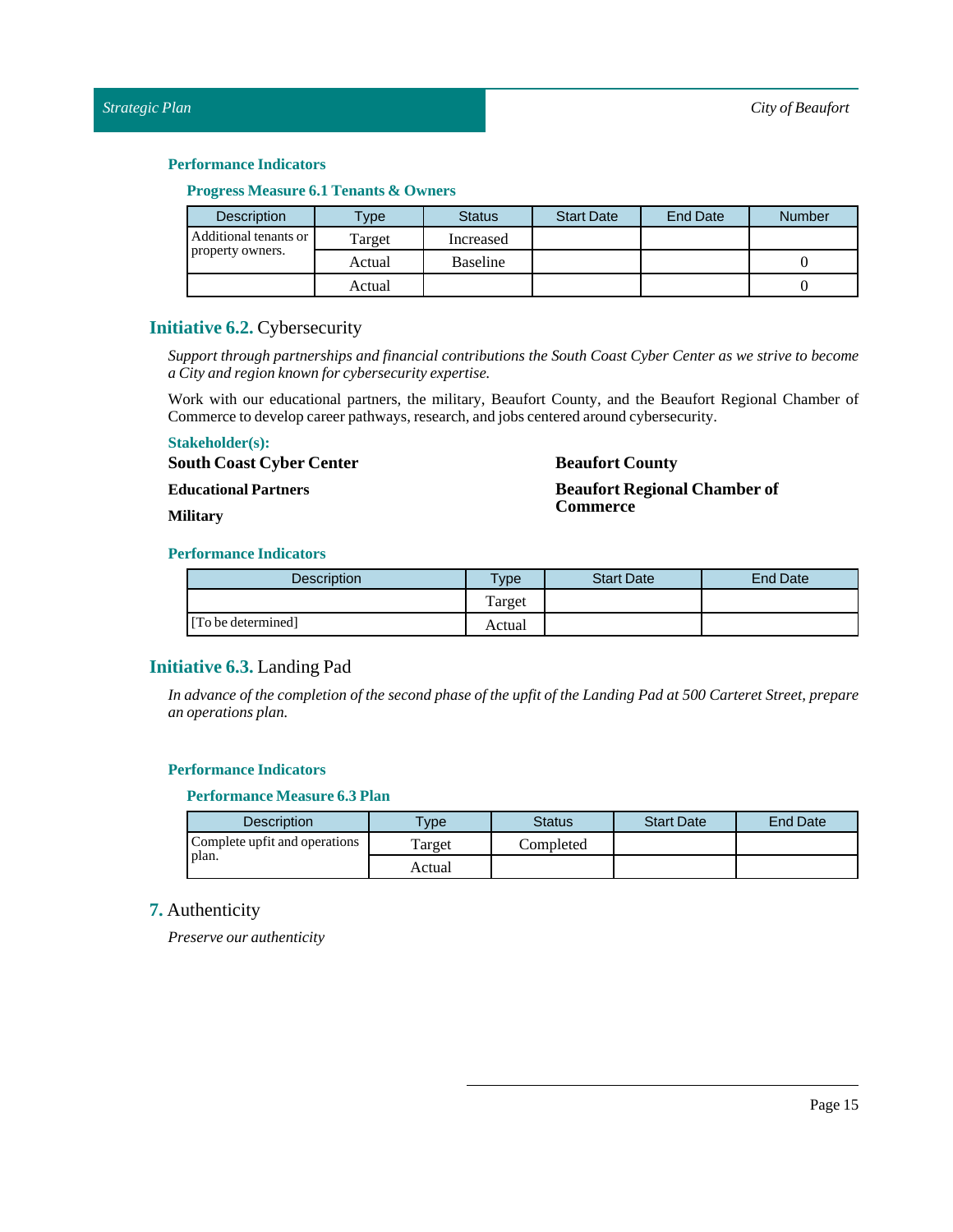#### **Performance Indicators**

| <b>Description</b> | <b>Type</b> | <b>Start Date</b> | <b>End Date</b> |
|--------------------|-------------|-------------------|-----------------|
|                    | Target      |                   |                 |
| [To be determined] | Actual      |                   |                 |

# <span id="page-15-0"></span>**Initiative 7.1.** Land Use

*Apply the Beaufort Code to ensure a balanced land-use mix for fiscal sustainability.*

#### **Performance Indicators**

#### **Performance Measure 7.1 Plan & Code**

| <b>Description</b>                                              | <b>Type</b> | <b>Status</b> | <b>Start Date</b> | <b>End Date</b> |
|-----------------------------------------------------------------|-------------|---------------|-------------------|-----------------|
| Approval by City Council of                                     | Target      | Approved      |                   |                 |
| revised Comprehensive Plan<br>and Beaufort Development<br>Code. | Actual      |               |                   |                 |

### <span id="page-15-1"></span>**Initiative 7.2.** Education

*Leverage Beaufort 2030 (community-based futurism exercise) to continue to influence the discussion about education and support the 1795 Scholarship Committee (stipend for student housing in Beaufort) and others as requested.*

#### **Performance Indicators**

| Description        | $T$ <sub>V</sub> pe | <b>Start Date</b> | End Date |
|--------------------|---------------------|-------------------|----------|
|                    | Target              |                   |          |
| [To be determined] | Actual              |                   |          |

# <span id="page-15-2"></span>**Initiative 7.3 .** Wayfinding

*Coordinate signage and information to make "wayfinding" easier throughout the entire downtown area and Historic District.*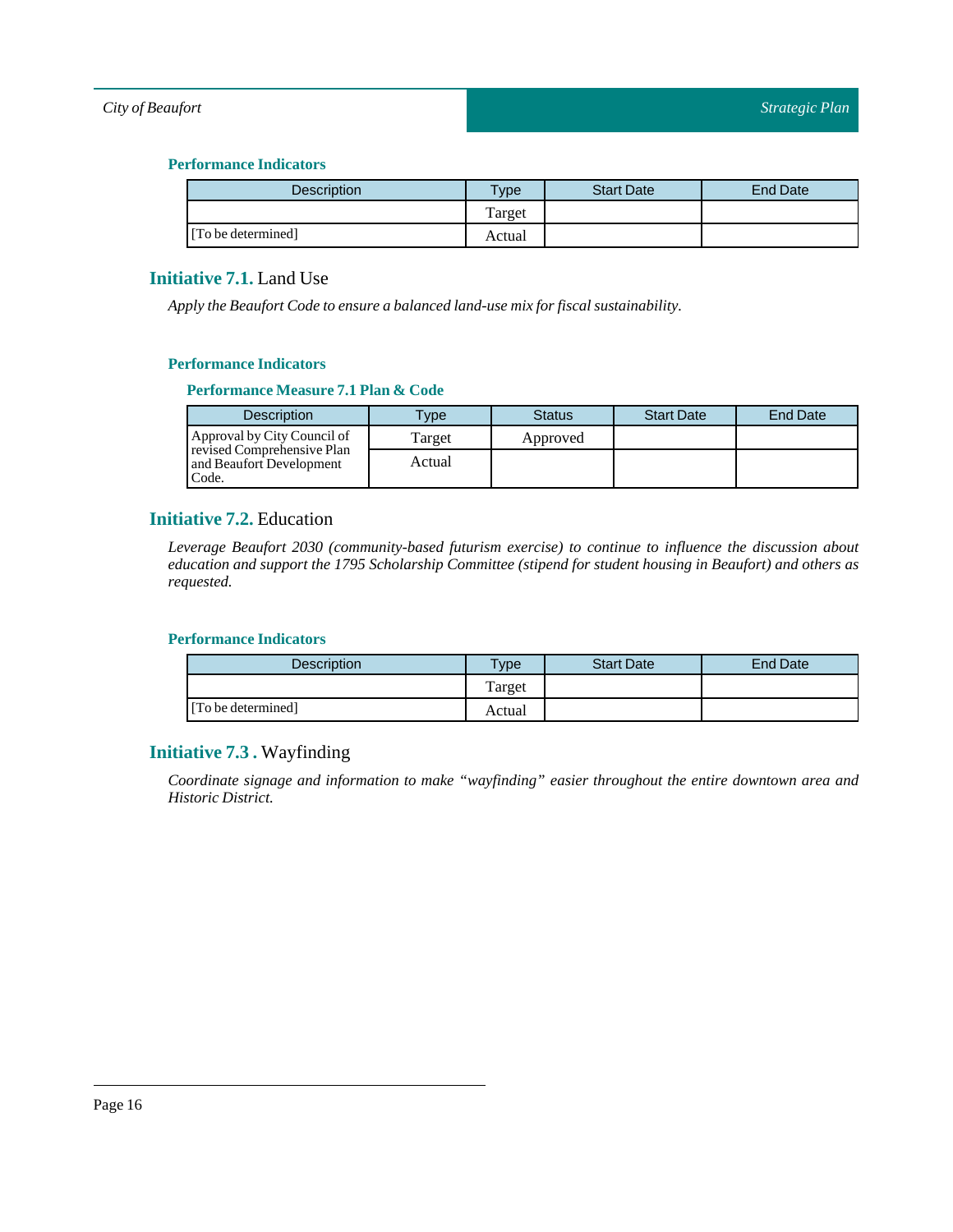#### **Performance Measure 7.3Signs**

| <b>Description</b>    | <b>VDe</b> | Status    | <b>Start Date</b> | End Date |
|-----------------------|------------|-----------|-------------------|----------|
| New informative signs | Target     | Installed |                   |          |
| throughout downtown.  | Actual     |           |                   |          |

#### <span id="page-16-0"></span>**Initiative 7.4.** History & Heritage

*Collaborate with the National Park Service, Beaufort History Museum, historical and perservation groups to promote the Beaufort story and its rich historical and architectural heritage.*

#### **Stakeholder(s):**

**National Park Service**

#### **Historical Groups**

#### **Beaufort History Museum**

#### **Perservation Groups**

#### **Performance Indicators**

| Description        | $T$ <sub>V</sub> $pe$ | <b>Start Date</b> | End Date |
|--------------------|-----------------------|-------------------|----------|
|                    | Target                |                   |          |
| [To be determined] | Actual                |                   |          |

# <span id="page-16-1"></span>**8.** Growth & Natural Resources

*Manage Growth & Protect Natural Resources*

To maintain the City's authenticity and attractiveness, while accommodating future growth and preparing for climate related challenges, the City will evaluate environmental, municipal, and private constraints on growth; will identify commercial and residential areas requiring immediate attention; and will promote balanced growth through infill.

#### **Performance Indicators**

| <b>Description</b> | Type    | <b>Start Date</b> | End Date |
|--------------------|---------|-------------------|----------|
|                    | l'arget |                   |          |
| [To be determined] | Actual  |                   |          |

# <span id="page-16-2"></span>**Initiative 8.1.** Growth Boundaries

*Manage Northern Regional Plan growth boundaries.*

| <b>Description</b> | <b>VDe</b> | <b>Start Date</b> | <b>End Date</b> |
|--------------------|------------|-------------------|-----------------|
|                    | Target     |                   |                 |
| [To be determined] | Actual     |                   |                 |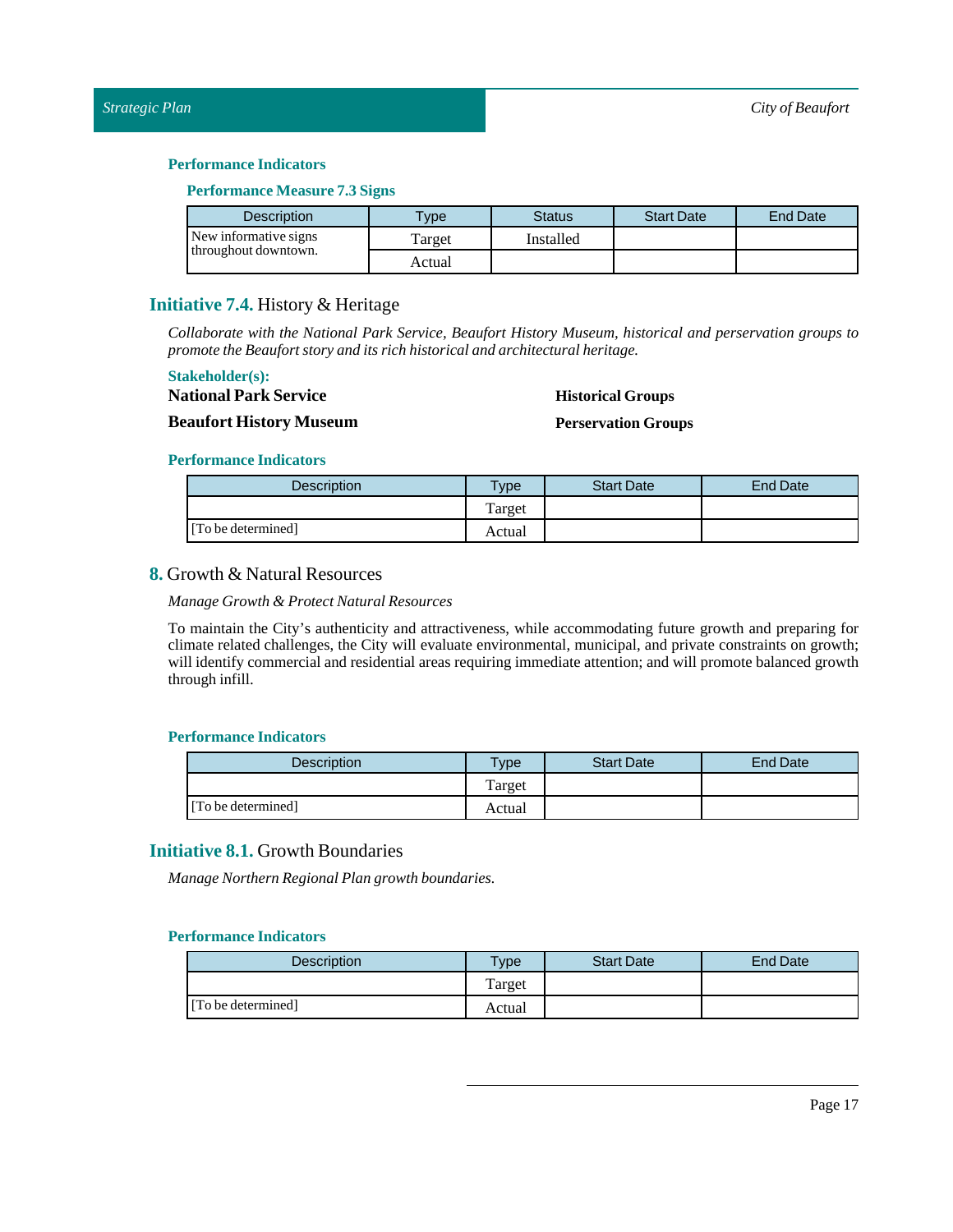# <span id="page-17-0"></span>**9.** Infill

*Manage and encourage infill development*

#### **Performance Indicators**

| <b>Description</b> | $v$ pe | <b>Start Date</b> | End Date |
|--------------------|--------|-------------------|----------|
|                    | Target |                   |          |
| [To be determined] | Actual |                   |          |

# <span id="page-17-1"></span>**Initiative 9.1.** Incentives

*Promote infill incentives.* 

#### **Performance Indicators**

#### **Progress Measure 9.1 Inventory**

| <b>Description</b>       | <b>VDe</b> | Status     | <b>Start Date</b> | <b>End Date</b> |
|--------------------------|------------|------------|-------------------|-----------------|
| Marketable inventory of  | Target     | Marketable |                   |                 |
| potential infill assets. | Actual     |            |                   |                 |

# <span id="page-17-2"></span>**Initiative 9.2.** Preservation Manual

*Update the Beaufort Preservation Manualfrom 1979, known as the Milner Report.*

#### **Performance Indicators**

#### **Progress Measure 9.2 Report**

| <b>Description</b>                                                                  | <b>Vpe</b> | <b>Status</b>                | <b>Start Date</b> | End Date |
|-------------------------------------------------------------------------------------|------------|------------------------------|-------------------|----------|
| Report approved by Historic<br>District Review Board and<br>City Council and put on | Target     | Published $\&$<br>Searchable |                   |          |
| website in searchable form.                                                         | Actual     |                              |                   |          |

# <span id="page-17-3"></span>**Initiative 9.3.** Survey

*Update the survey of above-ground structures in the Historic Districtthat are in the National Register.*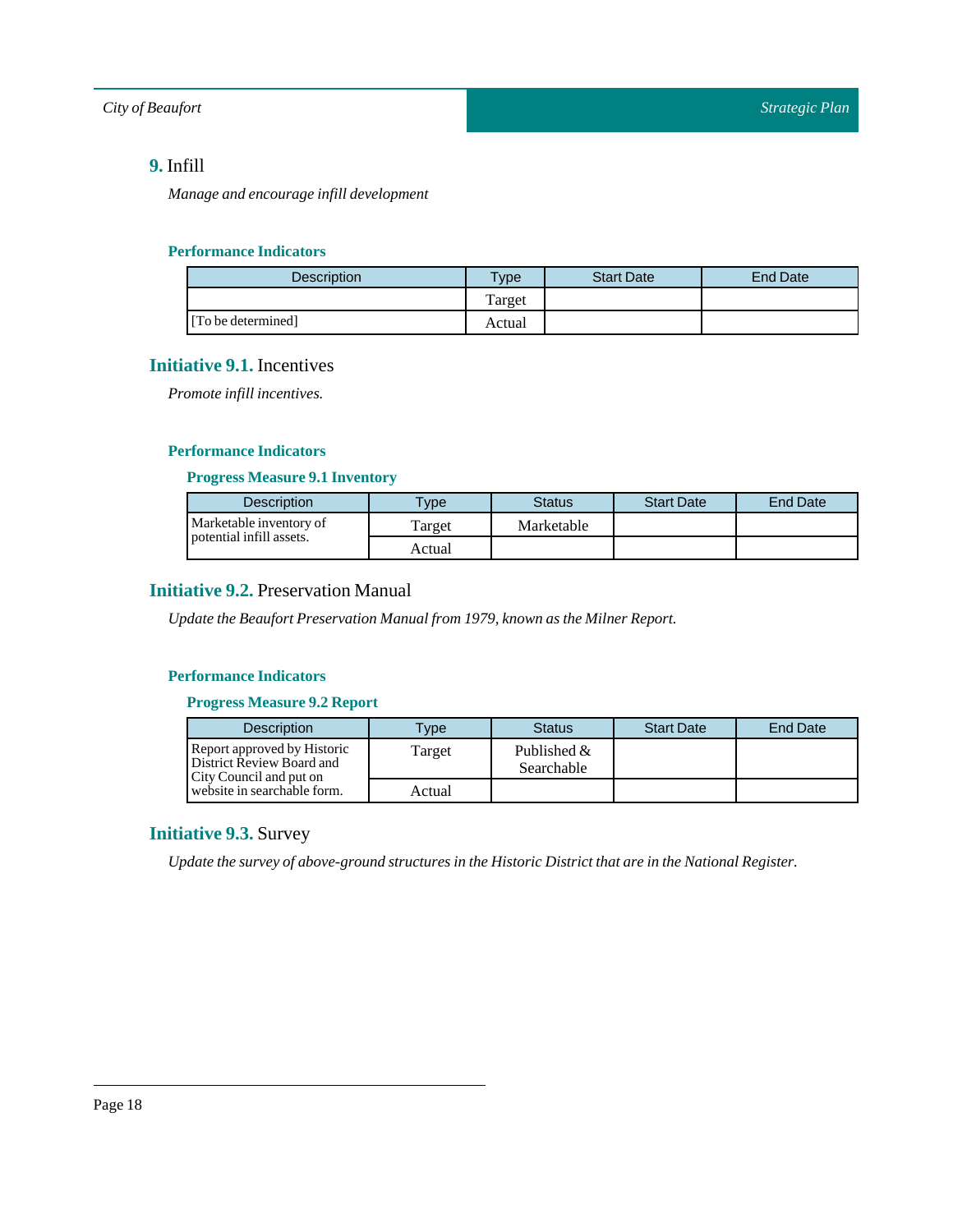#### **Progress Measure 9.3Survey**

| <b>Description</b>         | <b>Type</b> | Status   | <b>Start Date</b> | <b>End Date</b> |
|----------------------------|-------------|----------|-------------------|-----------------|
| Survey approved by HRB and | Target      | Approved |                   |                 |
| City Council.              | Actual      |          |                   |                 |

#### <span id="page-18-0"></span>**10.** Annexation

*Manage annexation*

#### **Performance Indicators**

| <b>Description</b> | <b>VDe</b> | <b>Start Date</b> | End Date |
|--------------------|------------|-------------------|----------|
|                    | Target     |                   |          |
| [To be determined] | Actual     |                   |          |

# <span id="page-18-1"></span>**Initiative 10.1.** Parcels

*Focus annexation efforts on parcels surrounded by city limits and contingent properties inTax District 100.*

#### **Performance Indicators**

#### **Progress Measure 10.1 Petitions**

| <b>Description</b>                  | <b>Type</b> | Status     | <b>Start Date</b> | <b>End Date</b> | Number |
|-------------------------------------|-------------|------------|-------------------|-----------------|--------|
| Number of                           | Target      | Successful |                   |                 |        |
| successful<br>annexation petitions. | Actual      |            |                   |                 |        |

# <span id="page-18-2"></span>**Initiative 10.2.** Services

*Expand delivery of services within the growth boundaries ofthe City.*

### **Performance Indicators**

#### **Progress Measure 10.2Service**

| <b>Description</b>          | <b>Vpe</b> | <b>Status</b> | <b>Start Date</b> | <b>End Date</b> |
|-----------------------------|------------|---------------|-------------------|-----------------|
| Measuring service in growth | Target     | Measured      |                   |                 |
| areas.                      | Actual     |               |                   |                 |

# <span id="page-18-3"></span>**11.** Sea-Level Rise

*Plan for sea-level rise*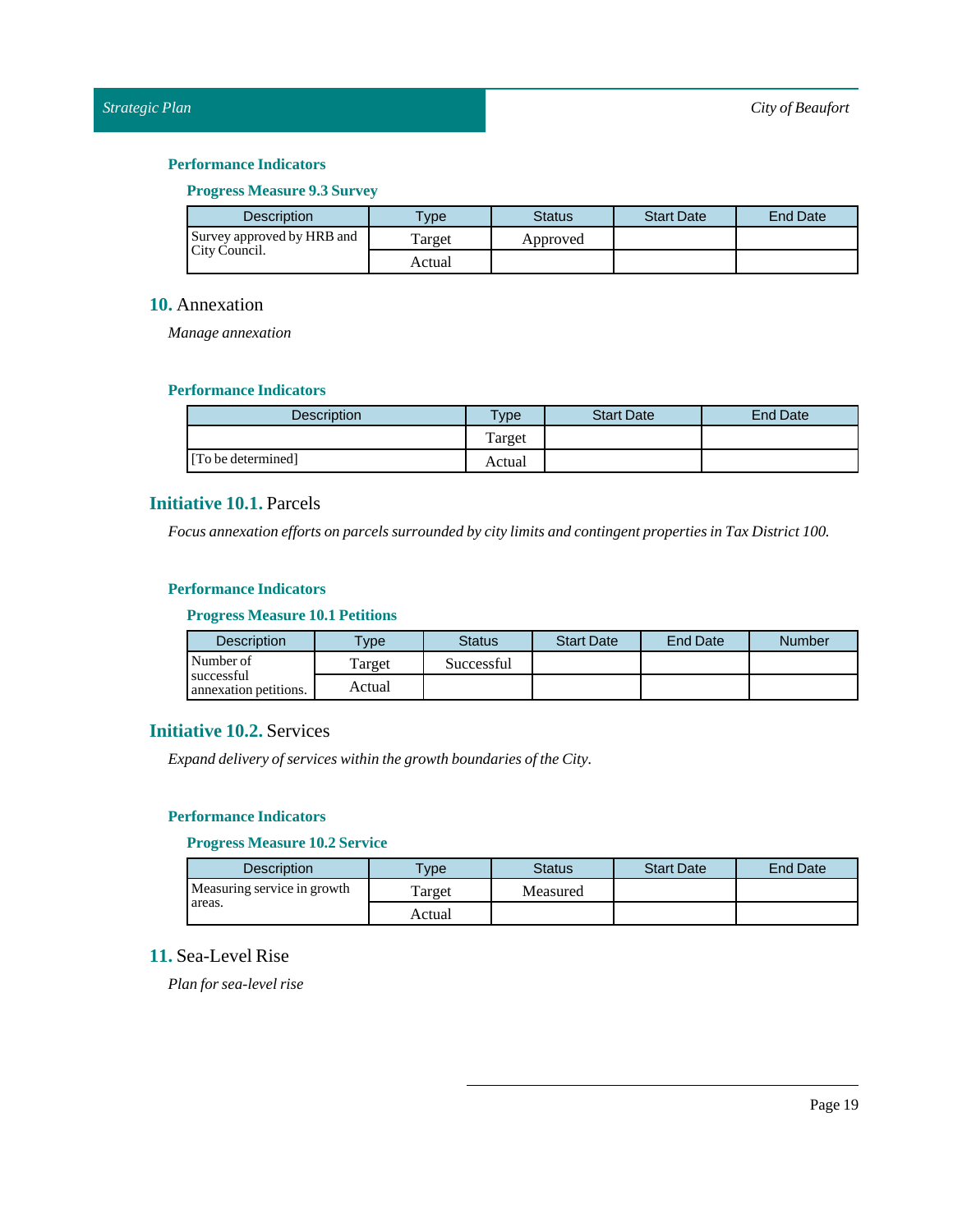#### **Performance Indicators**

| <b>Description</b> | $T$ ype | <b>Start Date</b> | End Date |
|--------------------|---------|-------------------|----------|
|                    | Target  |                   |          |
| [To be determined] | Actual  |                   |          |

# <span id="page-19-0"></span>**Initiative 11.1.** Disincentives & Funding

*Discourage development in hazard zones and seek funding for resiliency planning with the Army Corps of Engineers and other partners.*

#### **Stakeholder(s):**

#### **Army Corps of Engineers**

#### **Performance Indicators**

#### **Progress Measure 11.1 Funding**

| <b>Description</b>         | $T$ vpe | Status    | <b>Start Date</b> | End Date |
|----------------------------|---------|-----------|-------------------|----------|
| Begin funding process with | Target  | Initiated |                   |          |
| Army Corps of Engineers.   | Actual  |           |                   |          |

# <span id="page-19-1"></span>**Initiative 11.2.** Engagement

*Engage community and other stakeholders in discussion, plans and actions related to sea-level rise.*

#### **Performance Indicators**

#### **Progress Measure 11.2 Engagement Strategy**

| <b>Description</b>       | <b>VDe</b> | <b>Status</b> | <b>Start Date</b> | <b>End Date</b> |
|--------------------------|------------|---------------|-------------------|-----------------|
| Develop communications   | Target     | Developed     |                   |                 |
| strategy for engagement. | Actual     |               |                   |                 |

# <span id="page-19-2"></span>**Initiative 11.3.** Mitigation

*Develop mitigation and implementation strategies.*

| Description        | Type   | <b>Start Date</b> | End Date |
|--------------------|--------|-------------------|----------|
|                    | Target |                   |          |
| [To be determined] | Actual |                   |          |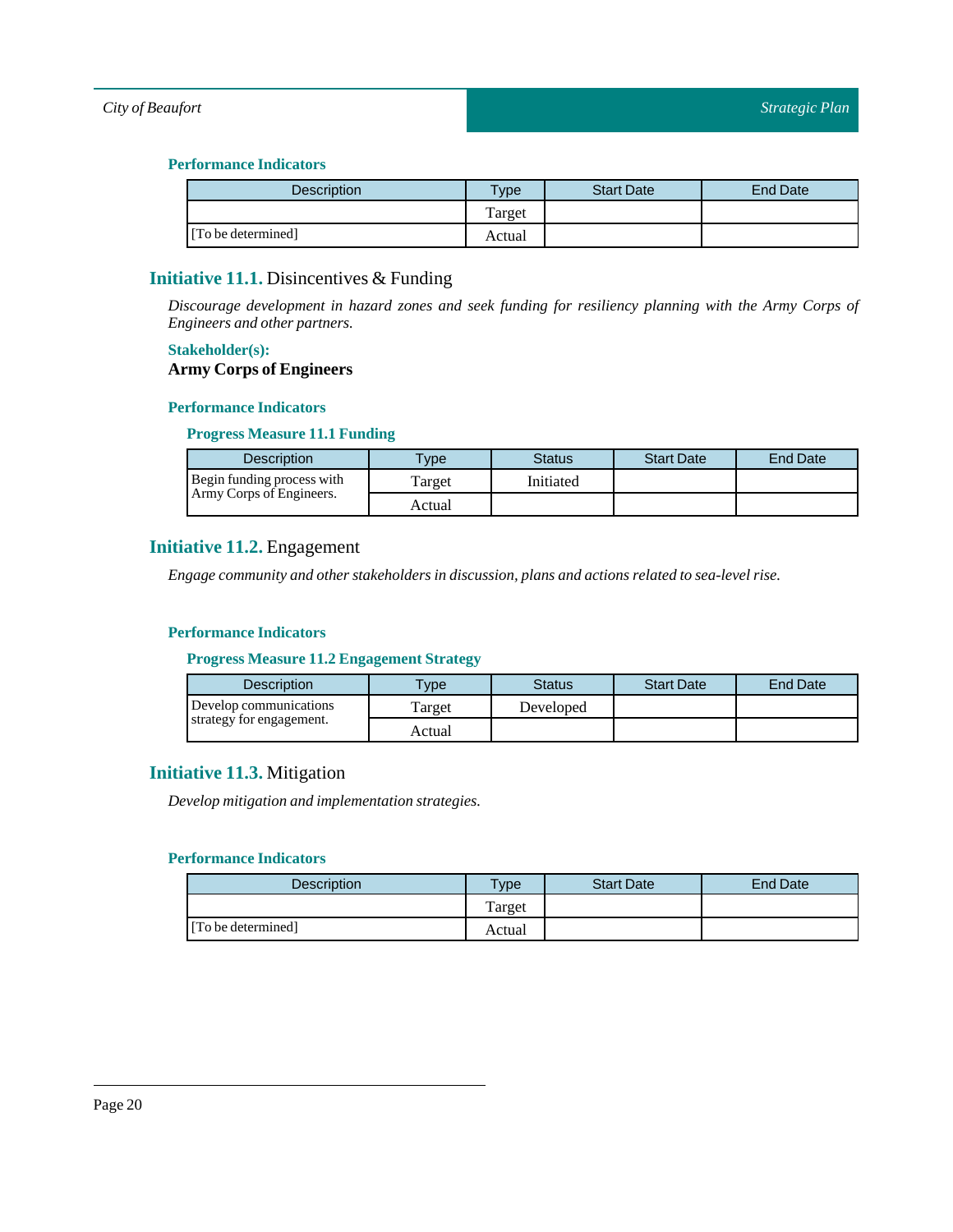# <span id="page-20-0"></span>**Organizational Excellence**

# *Provide a transparent, efficient organization*

To provide a transparent, efficient organization, the City will engage its citizens and community and business stakeholders, will integrate technologies which enhance the execution of City functions, will staff the organization with highly qualified personnel, and will provide municipal education opportunities for boards, commissions and citizens.

### <span id="page-20-1"></span>**12.** Engagement

*Engage community stakeholders*

#### **Performance Indicators**

| Description        | vpe    | <b>Start Date</b> | <b>End Date</b> |
|--------------------|--------|-------------------|-----------------|
|                    | Target |                   |                 |
| [To be determined] | Actual |                   |                 |

# <span id="page-20-2"></span>**Initiative 12.1.** Training & Education

*Establish separate training and education programs for board and commission members and citizens.*

Create recruiting programs to build diversity in membership.

#### **Performance Indicators**

#### **Progress Measure 2.1.1 Board Members Trained**

| <b>Description</b>                      | $T$ <sub>V</sub> pe | Status  | <b>Start Date</b> | End Date | <b>Number</b> |
|-----------------------------------------|---------------------|---------|-------------------|----------|---------------|
| Number of board                         | Target              | Trained |                   |          |               |
| members who have<br>completed training. | Actual              |         |                   |          |               |

#### **Progress Measure 2.1.2 Citizens Academy**

| <b>Description</b>                 | <b>Type</b> | <b>Status</b> | <b>Start Date</b> | End Date |
|------------------------------------|-------------|---------------|-------------------|----------|
| <b>Establish Citizens Academy.</b> | Target      | Established   |                   |          |
|                                    | Actual      |               |                   |          |

## <span id="page-20-3"></span>**Initiative 12.2.** Social Media

*Continue to build social media presence, increase distribution of monthly newletter, and increase subscriptions to Notify Me.*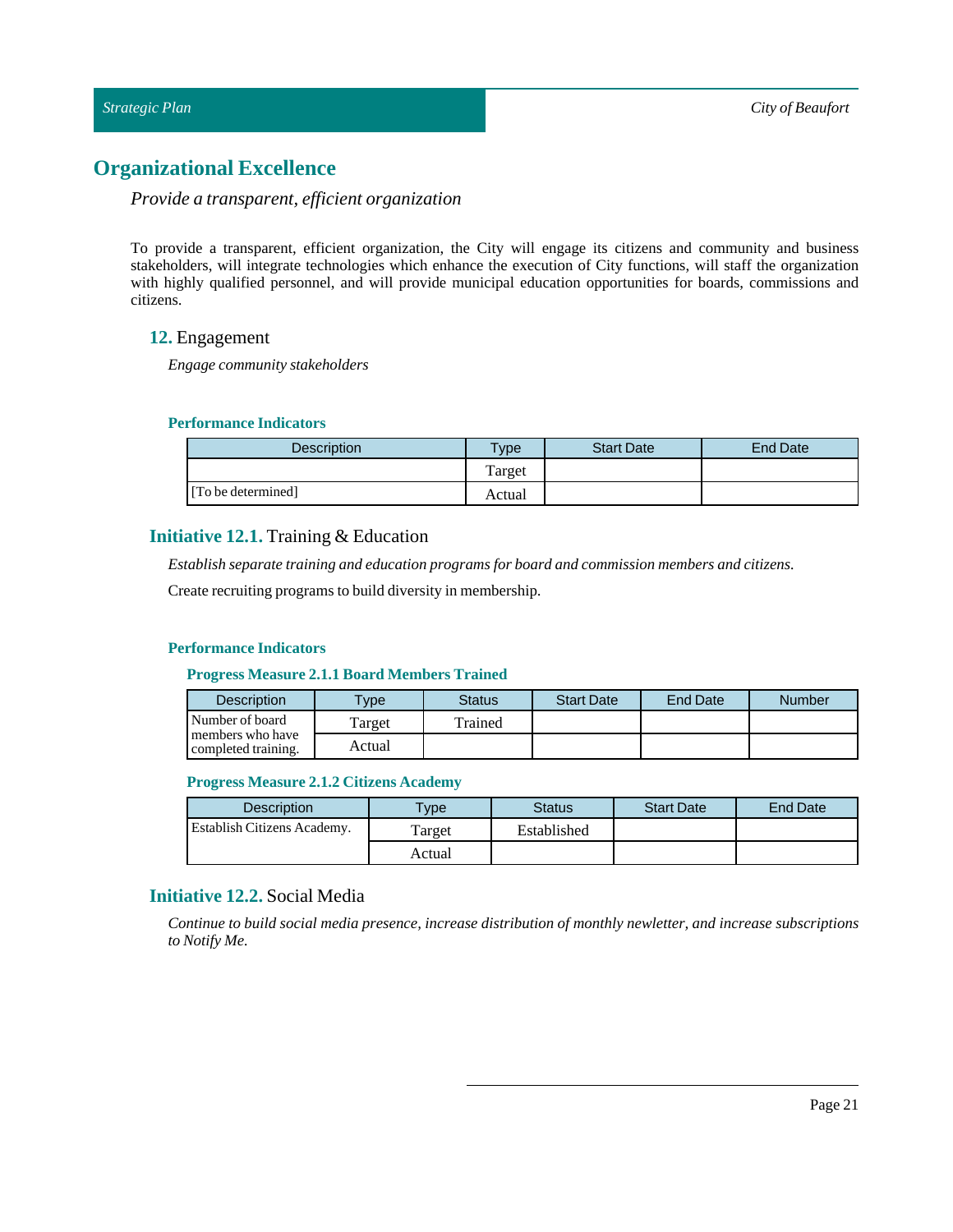#### **Progress Measure 12.2Subscriptions**

| <b>Description</b>                                                            | Type   | <b>Status</b>   | <b>Start Date</b> | <b>End Date</b> | <b>Number</b> |
|-------------------------------------------------------------------------------|--------|-----------------|-------------------|-----------------|---------------|
| Increase number of                                                            | Target | Increased       |                   |                 |               |
| newsletter<br>subscriptions and<br>Facebook<br>engagements year<br>over year. | Actual | <b>Baseline</b> |                   |                 |               |
|                                                                               | Actual |                 |                   |                 |               |

# <span id="page-21-0"></span>**Initiative 12.3.** Surveys

*Increase use of surveys to gather more inputfrom community on important ssues.*

#### **Performance Indicators**

| <b>Description</b> | $T$ <sub>ype</sub> | <b>Start Date</b> | End Date |
|--------------------|--------------------|-------------------|----------|
|                    | Target             |                   |          |
| [To be determined] | Actual             |                   |          |

# <span id="page-21-1"></span>**13.** Operations

*Transparency in City operations*

#### **Performance Indicators**

| Description        | $T$ <sub>V</sub> $pe$ | <b>Start Date</b> | End Date |
|--------------------|-----------------------|-------------------|----------|
|                    | Target                |                   |          |
| [To be determined] | Actual                |                   |          |

# <span id="page-21-2"></span>**Initiative 13.1.** Live Streaming

*Continue live-streaming of all boards, commissions, and public meetings; encourage public comment through Zoom, Facebook, email, and traditional means.*

#### **Performance Indicators**

| <b>Description</b> | <b>Type</b> | <b>Start Date</b> | <b>End Date</b> |
|--------------------|-------------|-------------------|-----------------|
|                    | Target      |                   |                 |
| [To be determined] | Actual      |                   |                 |

# <span id="page-21-3"></span>**Initiative 13.2.** Digital Dashboard

*Develop a digital dashboard to show progress on City initiatives.*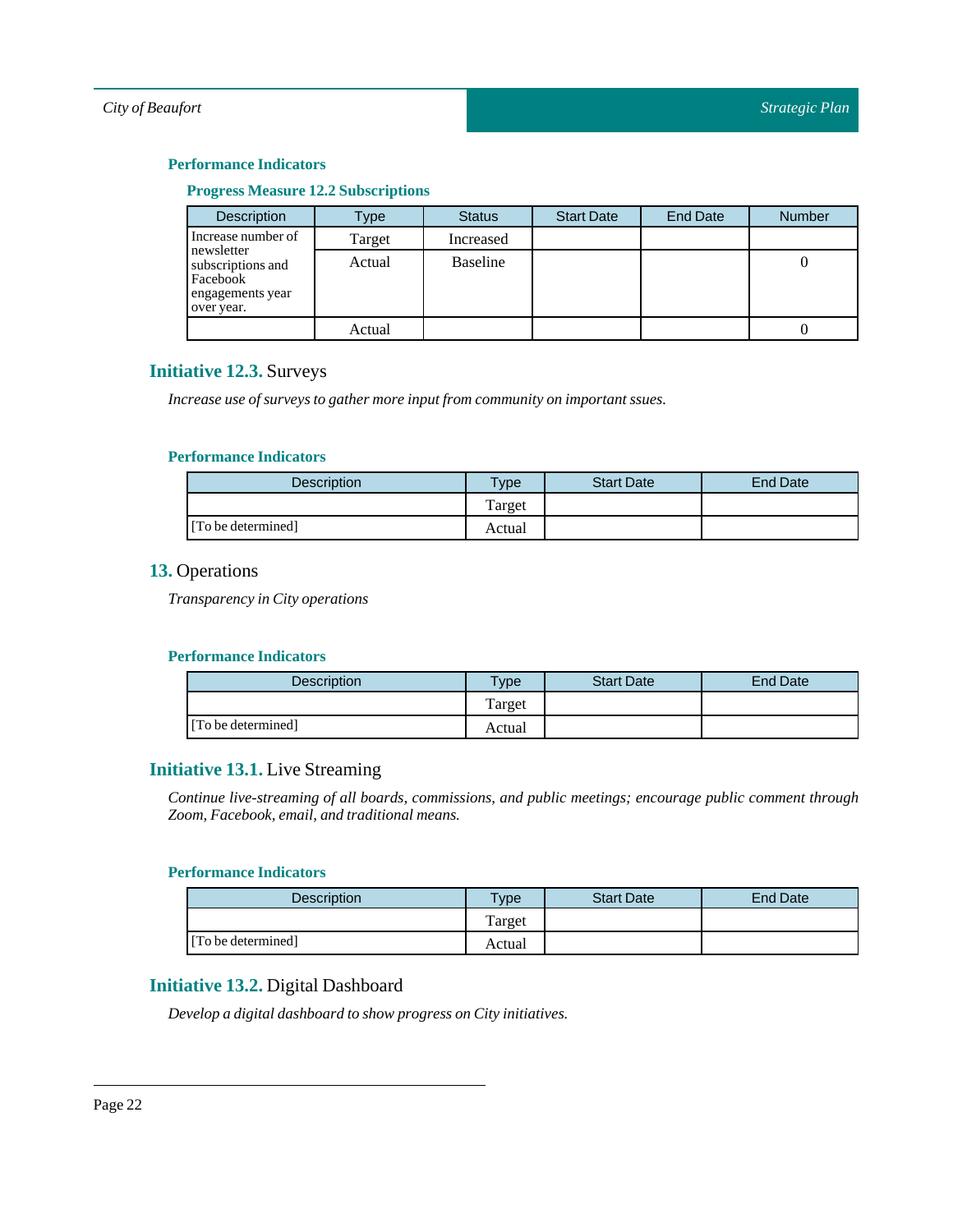#### **Progress Measure 13.2 Dashboard**

| <b>Description</b>                                           | <b>VDe</b> | Status    | <b>Start Date</b> | End Date |
|--------------------------------------------------------------|------------|-----------|-------------------|----------|
| Develop a digital dashboard                                  | Target     | Developed |                   |          |
| linked to strategic plan to show<br>progress on initiatives. | Actual     |           |                   |          |

# <span id="page-22-0"></span>**Initiative 13.3.** Finances

*Promote availability of financial transparency tool.* 

#### **Performance Indicators**

| Description        | Type    | <b>Start Date</b> | End Date |
|--------------------|---------|-------------------|----------|
|                    | l'arget |                   |          |
| [To be determined] | Actual  |                   |          |

# <span id="page-22-1"></span>**Initiative 13.4.** Project Dashboard

*Create a community and econonomic development dashboard for proposed and and current projects.*

#### **Performance Indicators**

| <b>Description</b> | <b>Type</b> | <b>Start Date</b> | End Date |
|--------------------|-------------|-------------------|----------|
|                    | Target      |                   |          |
| [To be determined] | Actual      |                   |          |

# <span id="page-22-2"></span>**14.** Services

*Provide responsive, efficient and innovative services*

#### **Performance Indicators**

| <b>Description</b> | Type   | <b>Start Date</b> | End Date |
|--------------------|--------|-------------------|----------|
|                    | Target |                   |          |
| [To be determined] | Actual |                   |          |

# <span id="page-22-3"></span>**Initiative 14.1.** Workforce

*Recruit and retain a diverse, educated, and high-performing workforce.*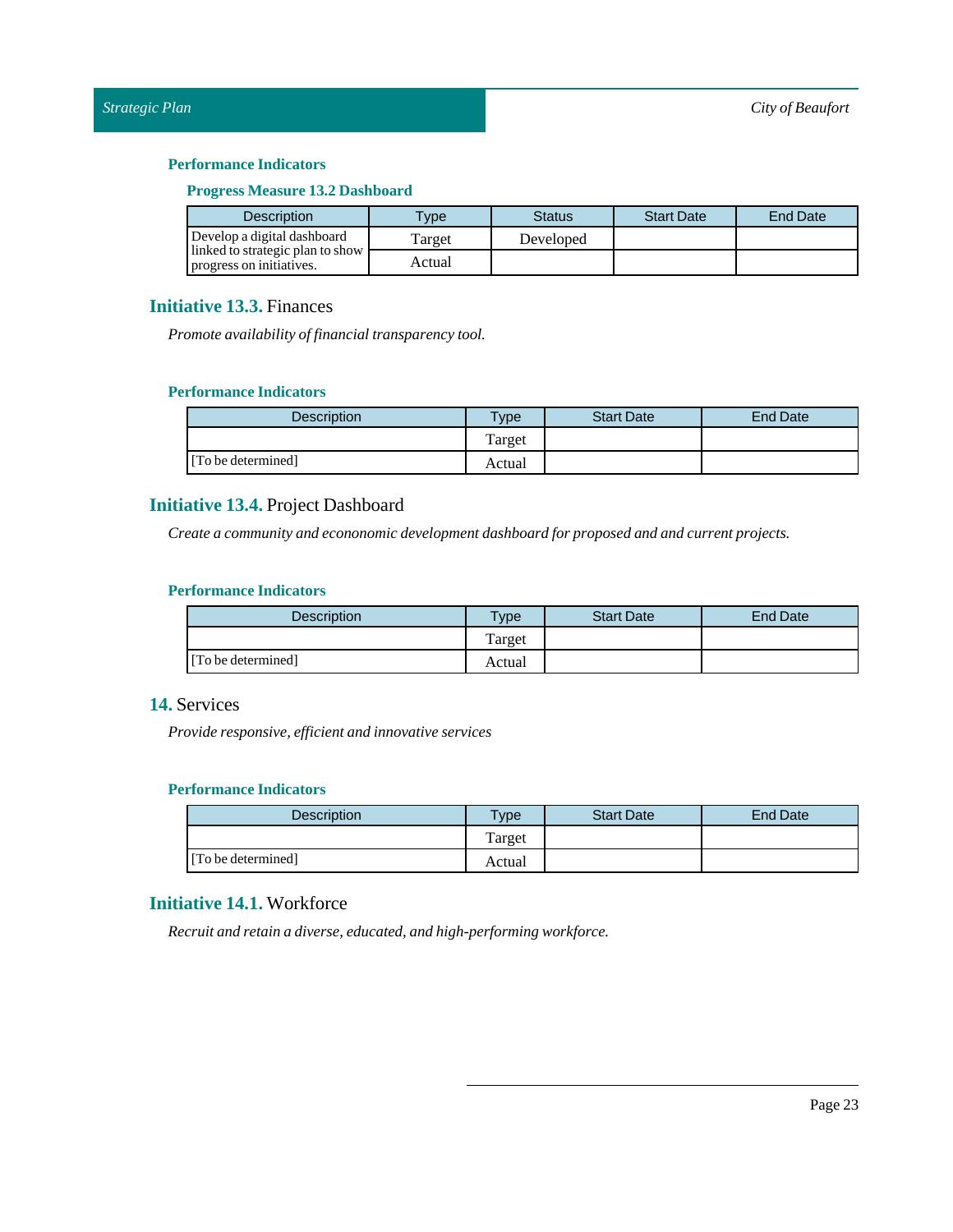#### **Progress Measure 14.1.1 DiversityStrategy**

| <b>Description</b>         | $v$ pe | Status    | <b>Start Date</b> | End Date |
|----------------------------|--------|-----------|-------------------|----------|
| Develop diversity strategy | Target | Developed |                   |          |
|                            | Actual |           |                   |          |

#### **Progress Measure 14.1.2 Employee Diversity**

| <b>Description</b>               | <b>VDe</b> | Status   | <b>Start Date</b> | End Date |
|----------------------------------|------------|----------|-------------------|----------|
| Measure results of the diversity | Target     | Measured |                   |          |
| strategy in employment.          | Actual     |          |                   |          |

# <span id="page-23-0"></span>**Initiative 14.2.** Customer Service

*Establish customer service training for new hires.*

#### **Performance Indicators**

| Description        | $v_{\rm p}$ | <b>Start Date</b> | <b>End Date</b> |
|--------------------|-------------|-------------------|-----------------|
|                    | Target      |                   |                 |
| [To be determined] | Actual      |                   |                 |

# <span id="page-23-1"></span>**Initiative 14.3.** Regional Services

Continue to find ways to make operations more efficient by sharing in regional services, such as fire, building *inspections, code enforcement, etc.*

#### **Performance Indicators**

#### **Progress Measure 14.3 Partnerships**

| <b>Description</b> | <b>Type</b> | <b>Status</b>   | <b>Start Date</b> | <b>End Date</b> | <b>Number</b> |
|--------------------|-------------|-----------------|-------------------|-----------------|---------------|
| New partnerships.  | Target      | Increased       |                   |                 |               |
| Unspecified        | Target      | <b>Baseline</b> |                   |                 |               |
| [To be determined] | Actual      |                 |                   |                 |               |

# <span id="page-23-2"></span>**15.** Finance, Infrastructure & Planning

*Sustainability in finance,infrastructure, and planning*

| <b>Description</b> | $T$ <sub>V</sub> pe | <b>Start Date</b> | End Date |
|--------------------|---------------------|-------------------|----------|
|                    | Target              |                   |          |
| [To be determined] | Actual              |                   |          |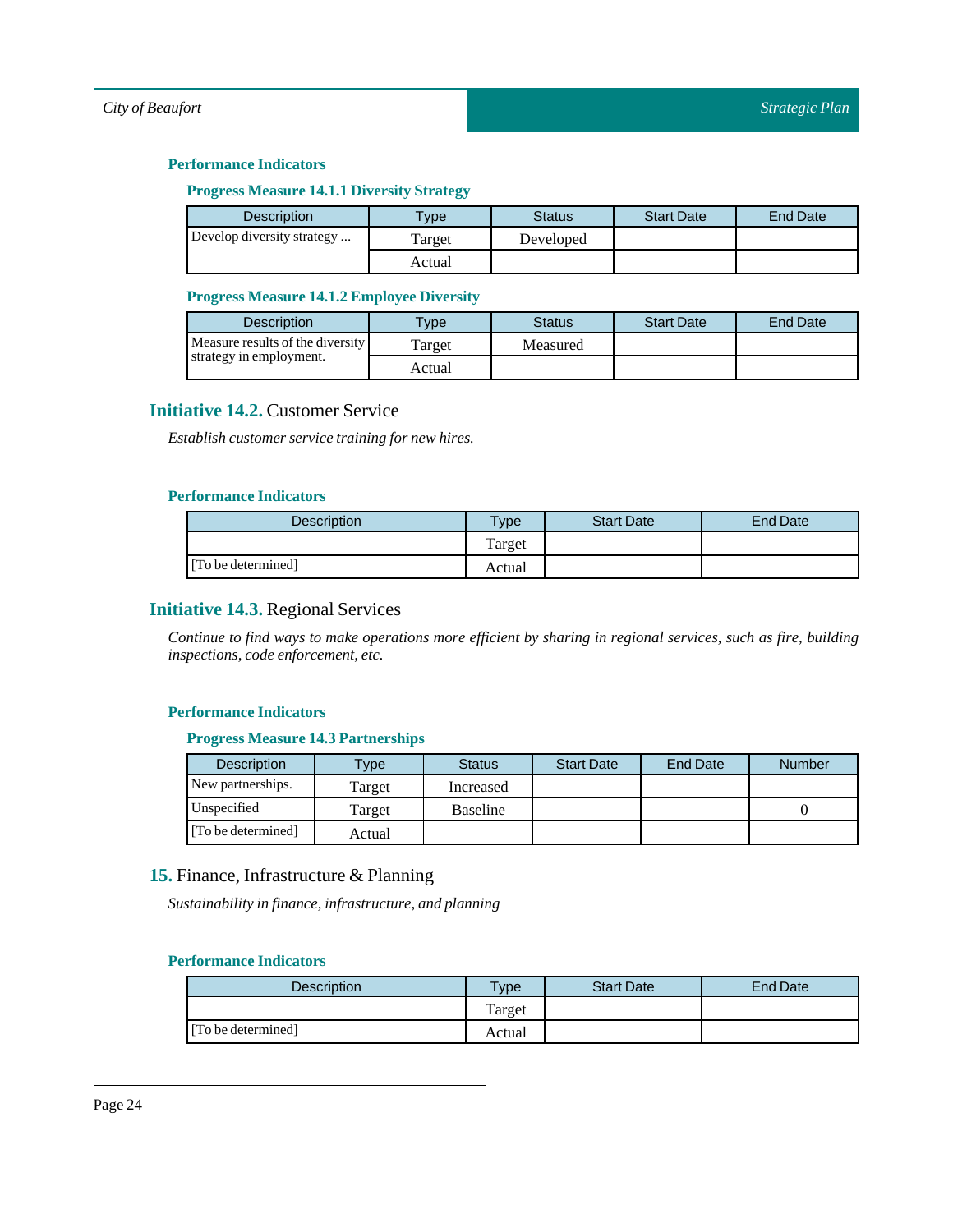# <span id="page-24-0"></span>**Initiative 15.1.** Taxation

Advocate for a change in state legislation concerning the local government fund, changes in Act 388 to allow for *local autonomy in taxing, and supportthe addition ofLocal Option SalesTax in Beaufort County.*

# **Stakeholder(s):**

#### **Beaufort County South Carolina Legislature**

#### **Performance Indicators**

#### **Progress Measure 15.1 Local Options**

| <b>Description</b>             | $T$ vpe | Status  | <b>Start Date</b> | <b>End Date</b> |
|--------------------------------|---------|---------|-------------------|-----------------|
| Passage of Local Options Sales | Target  | Enacted |                   |                 |
| Tax.                           | Actual  |         |                   |                 |

# <span id="page-24-1"></span>**Initiative 15.2.** Budget

*Include Strategic Plan in annual budget document.*

#### **Performance Indicators**

| Description        | $T$ ype | <b>Start Date</b> | End Date |
|--------------------|---------|-------------------|----------|
|                    | Target  |                   |          |
| [To be determined] | Actual  |                   |          |

# <span id="page-24-2"></span>**Initiative 15.3.** Capital Purchases

*Tie all capital purchases to identified initiatives in Strategic Plan.*

#### **Performance Indicators**

| <b>Description</b> | $T$ <sub>V</sub> $pe$ | <b>Start Date</b> | <b>End Date</b> |
|--------------------|-----------------------|-------------------|-----------------|
|                    | Target                |                   |                 |
| [To be determined] | Actual                |                   |                 |

### <span id="page-24-3"></span>**Initiative 15.4.** Payments

*Increase efficiency in online payment receipt and processing.*

#### **Performance Indicators**

| Description        | $v$ pe | <b>Start Date</b> | End Date |
|--------------------|--------|-------------------|----------|
|                    | Target |                   |          |
| [To be determined] | Actual |                   |          |

# <span id="page-24-4"></span>**Initiative 15.5.** Project Data

*Capture data connected to projects in one place.*